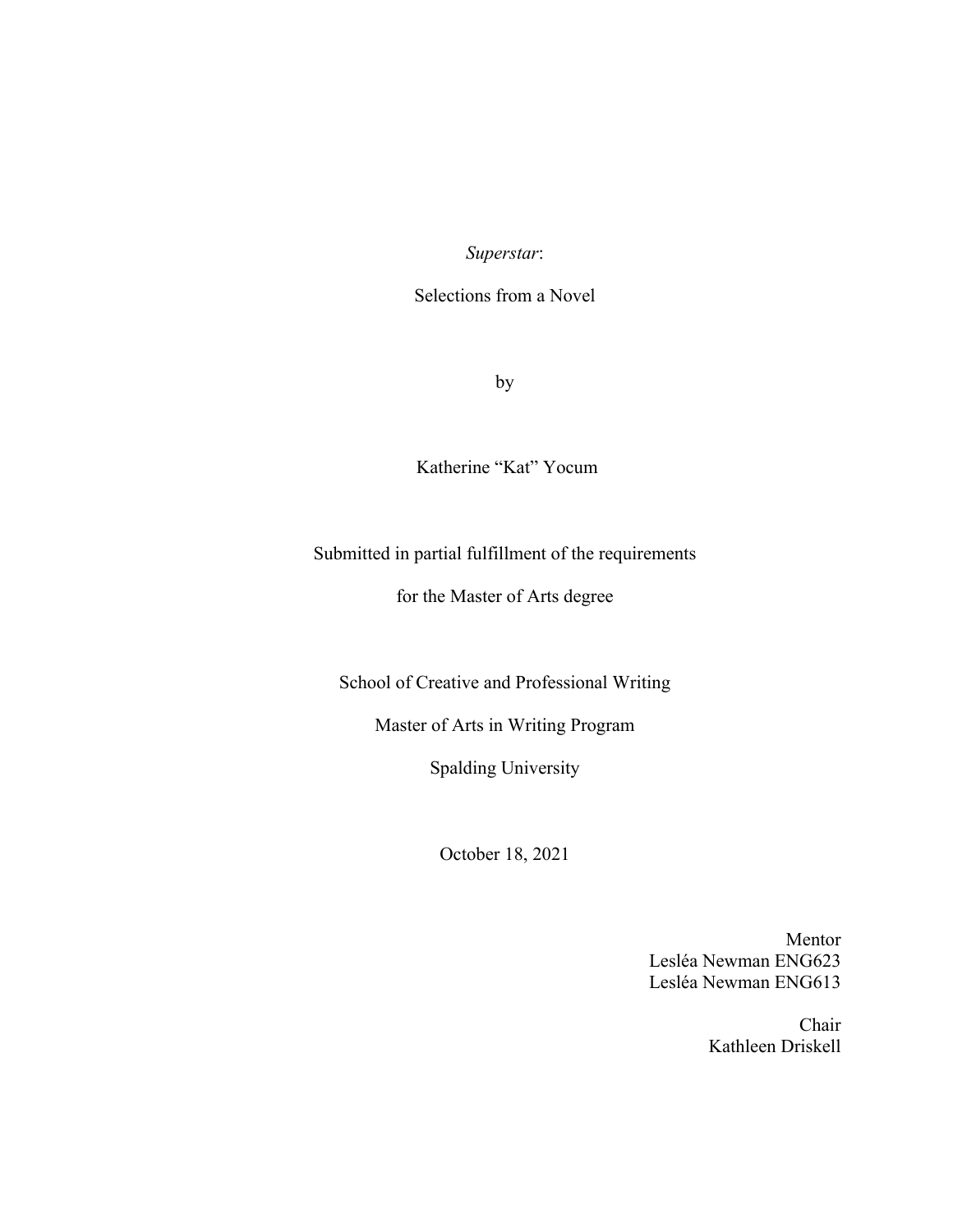## Abstract

*Superstar*, by Katherine Yocum, employs the form of a verse novel to guide the reader through a teenager's coming of age and self-exploration. The themes of music and identity propel the story forward, and the use of both free verse and structured poems allow for a closer look into the protagonist's thoughts and feelings not only about herself, but also about her parents, her friends, and her new love.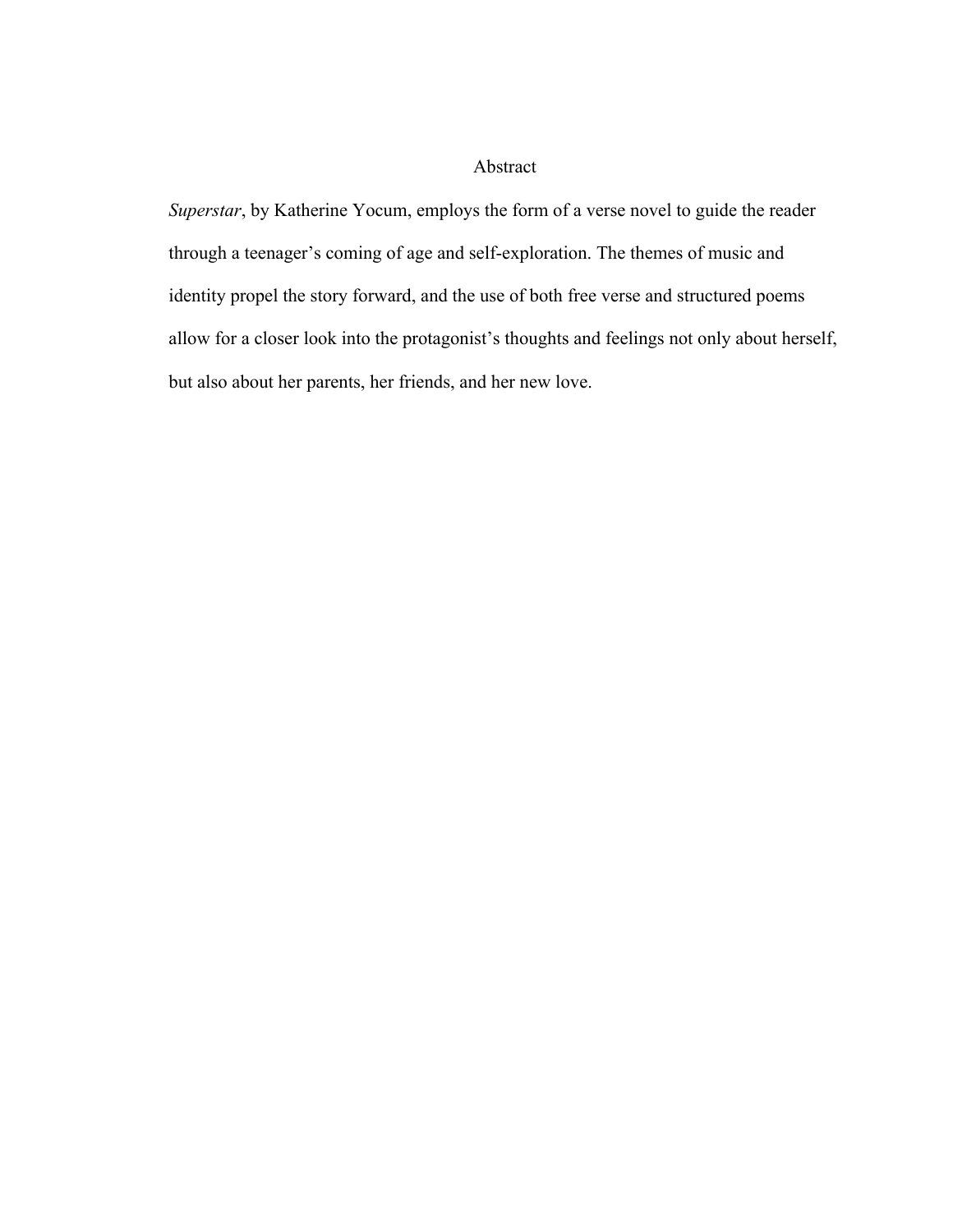To those who listened to me when I was lost and reminded me of my strength. Thank you.

# D, C, M, & O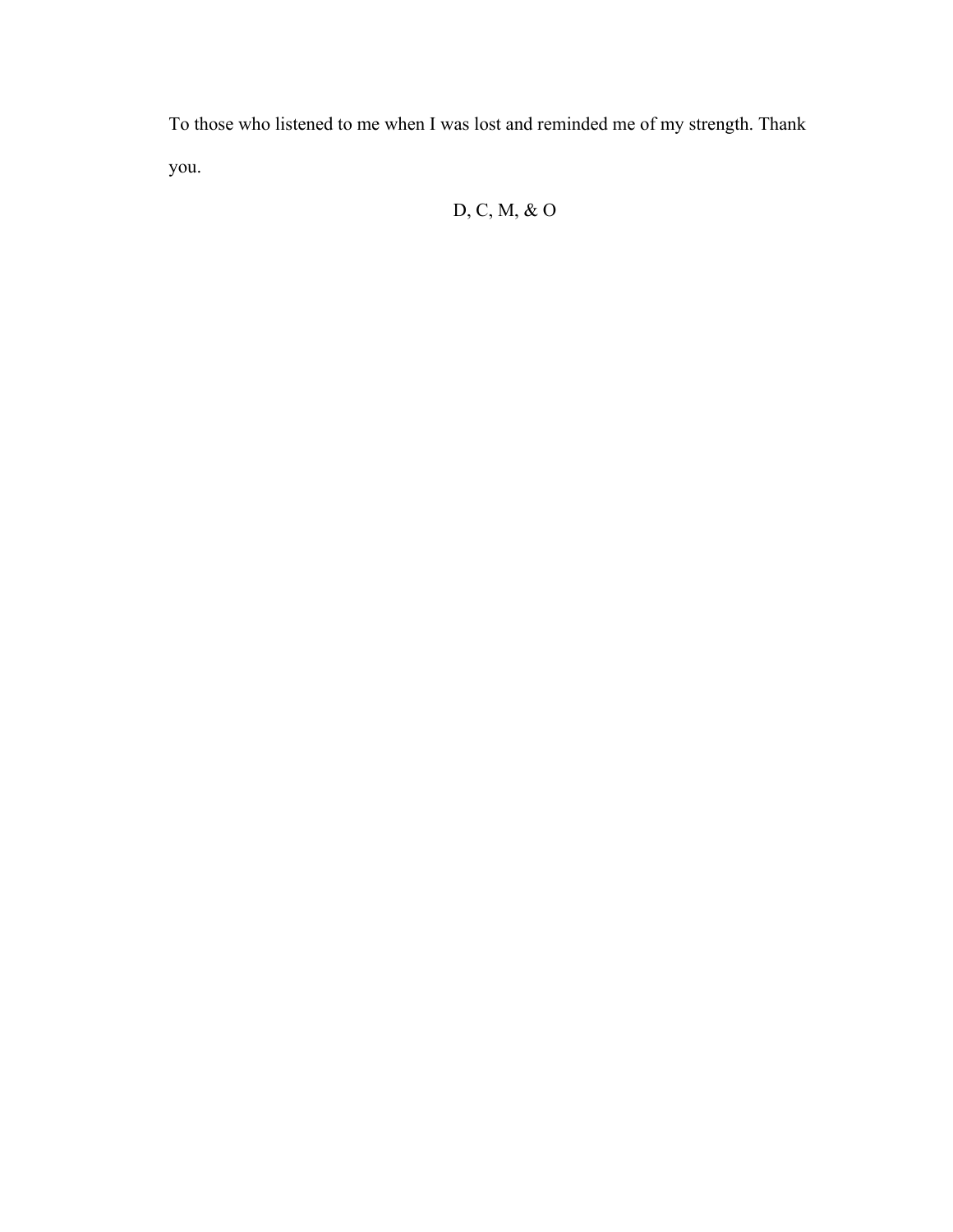# Table of Contents

|                                       | 1              |
|---------------------------------------|----------------|
| AUGUST 28, 2007: FIRST DAY            | $\overline{2}$ |
|                                       | 3              |
| BEFORE CLASS, I SEE: MR. BOWIE HARRIS | 4              |
| FIRST PERIOD ENGLISH                  | 5              |
|                                       | 6              |
| IN CONVERSATION WITH BOWIE            | $\tau$         |
| COME OUT OF YOUR SHELL                | 8              |
| A LUNCH TIME HAIKU                    | 9              |
| AN ODE TO CAFETERIA CHICKEN NUGGETS   | 10             |
|                                       | 11             |
| HALLWAY POSTERS                       | 12             |
|                                       | 13             |
| ONE OF THOSE GIRLS                    | 14             |
| A SCHOOL BUS HAIKU                    | 15             |
| ON THE PHONE WITH CRYSTAL, MY MOTHER  | 16             |
| MY FATHER, MY MIRROR                  | 17             |
| A LATCHKEY LAMENT                     | 18             |
| FINDING THE MELODY                    | 19             |
| THE SECRET TO A PERFECT MILKSHAKE     | 20             |
| STRAWBERRY'S MY FAVORITE              | 21             |
|                                       | 22             |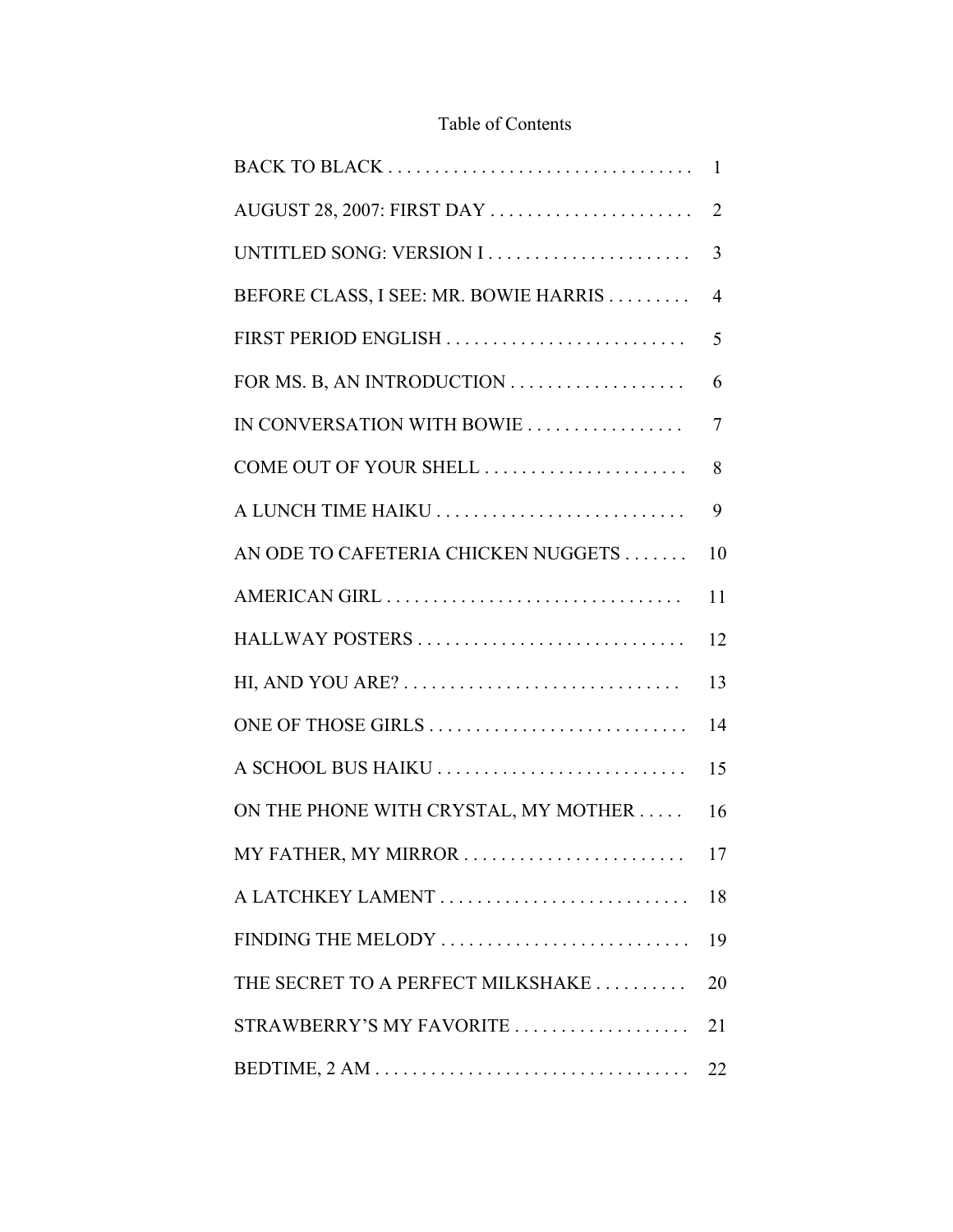| AUGUST 29: CALL ME        | 23 |
|---------------------------|----|
|                           | 24 |
| AFTER SCHOOL SPECIAL      | 25 |
|                           | 26 |
| UNTITLED SONG: VERSION II | 27 |
|                           | 28 |
| THE SONG-WRITING SESSIONS | 29 |
| CRIMSON & CLOVER          | 30 |
|                           | 31 |
| BEST FRIENDS, RIGHT?      | 32 |
|                           | 33 |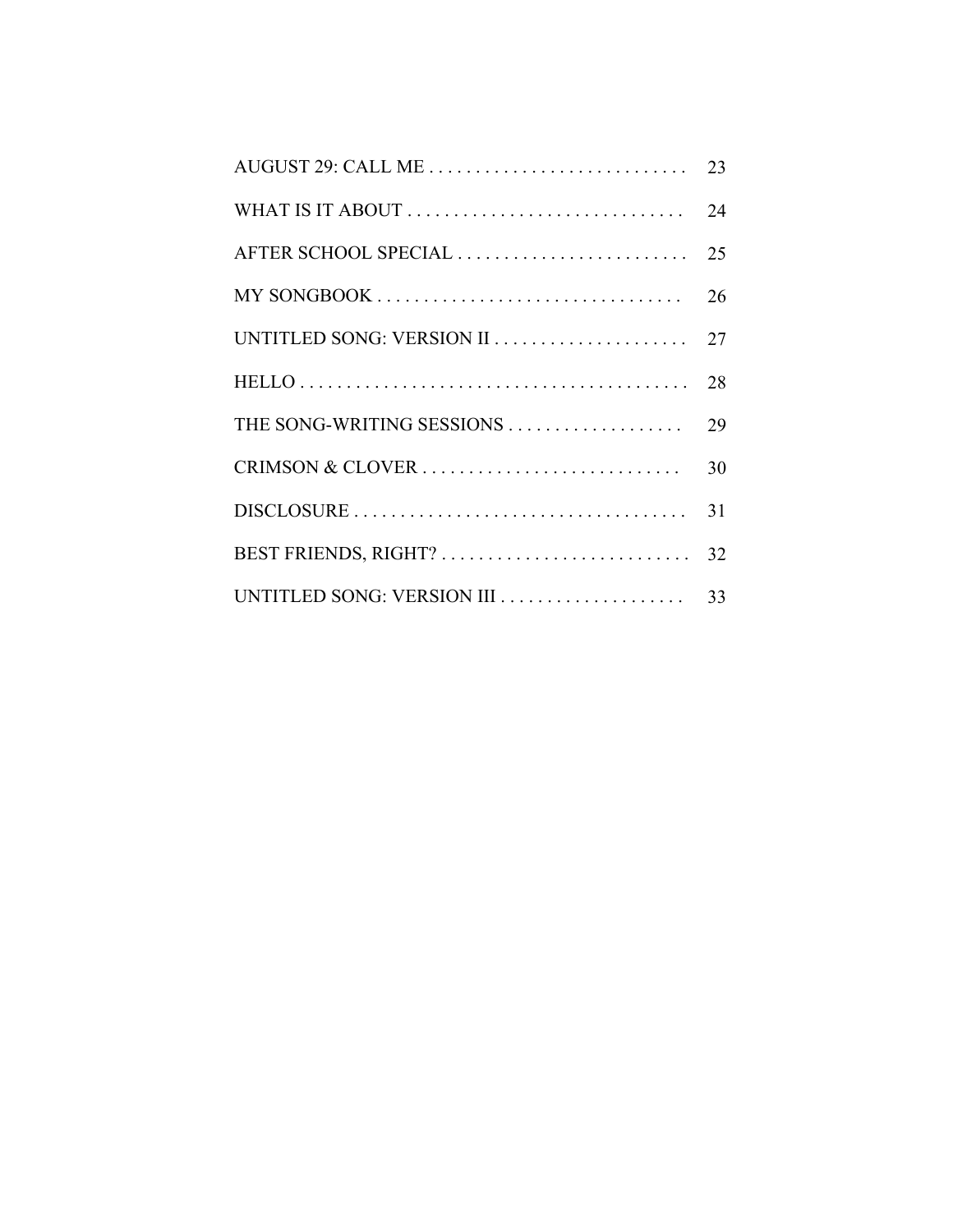### Acknowledgments

Thank you to my mentor, Lesléa Newman, without whom this project would not have been possible. Lesléa was with me for both semesters of my degree—she pushed me and questioned me and encouraged me to dive deeper into my work. She often reminded me that "good" was not good enough, and that I should always strive for "great." Lesléa was essential to my work, and I am so grateful for the time she invested into me and my writing.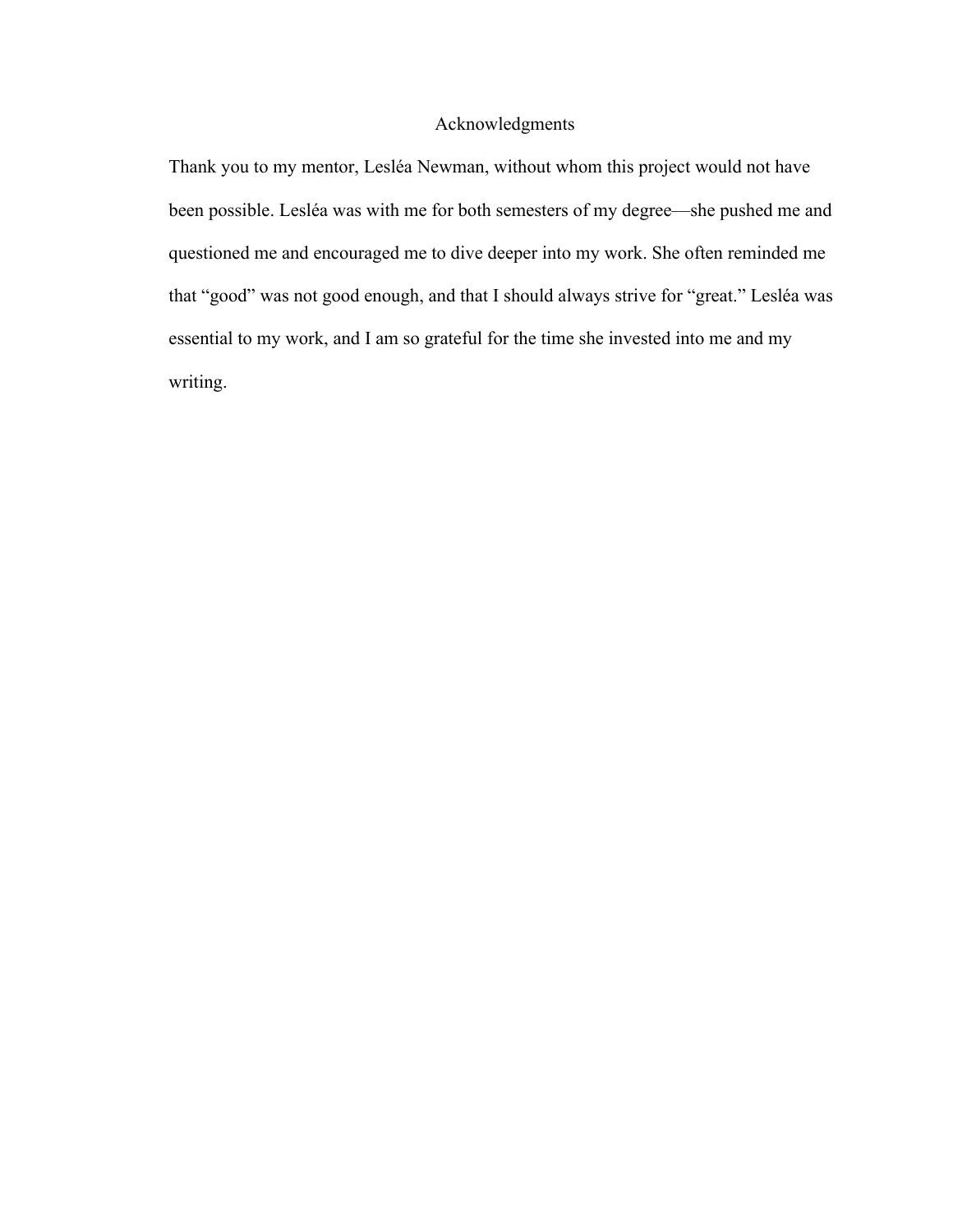#### Critical Introduction

From Ellen Hopkins to Kwame Alexander to Jacqueline Woodson, novels in verse for young adults are not only recognized as important works of literature but are also becoming more and more prevalent. There are many reasons an author would choose to write in verse; some do so purely for aesthetic purposes, some because they possess a deep love for poetry. While other authors, such as Ellen Hopkins, write verse novels because "besides the obvious white space, which allows room to pause when necessary, poetry has an innate beauty in the language which is alluring, though it's mostly on a subconscious level. For reluctant readers, it allows successful exploration of the storyline without excess verbiage denying the experience" (Crowder).

Whether it be an aesthetic preference, or a way to encourage reluctant readers to pick up a book, verse novels are critical for young adults. In considering this, I chose to combine several of my interests for this selection of my verse novel. Combining personal interests and experiences with structure and style is quite a difficult task but, after reading works such as *The Crossover*, *Crank*, *Brown Girl Dreaming*, and *The Poet X*, I found common themes and ideas, as well as plenty of inspiration.

Kwame Alexander, author of *The Crossover*, and Ellen Hopkins, author of *Crank*, both employ free verse to "put readers right on the page inside [the] character's heads" (Kendall). Free verse allows for an authentic stream of consciousness in which the audience is a participant in the protagonist's thoughts and feelings. Alexander explains that he, too, writes in this way because "I love all the white space. I love the rhythm, the rhyme, and figurative language, and I like how you can say so much in so few words. I like to tell stories that are powerful and emotional in a few lines" (Drabble). Poetry is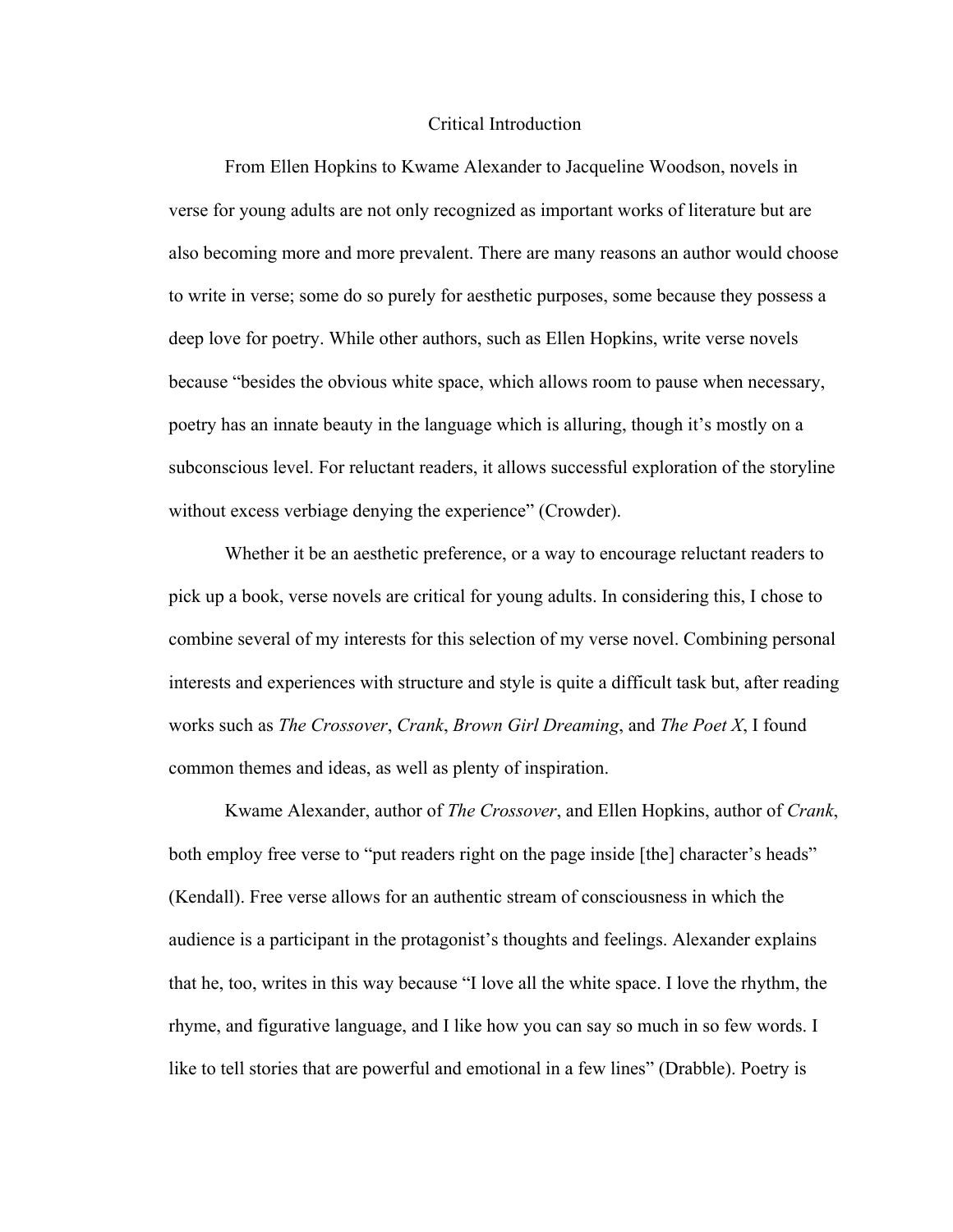intimate, and making unique structural choices, taking advantage of whitespace, and using free verse allows for a natural give and take between the reader and the words on the page.

Verse novels "get to the heart of a teenager with surgical skill. They mirror the cadence of actual teenspeak, and can provide a panoply of voices, real and truthful. Thoughts are fragmentary. People rarely think in complete sentences—teenagers, less so" (Shahan). Verse novels also "must have the music and imagery that we find in poetry, and at the same time character development and structure of a novel" (Pereira). These quotes served as a challenge and motivation for me as I attempted to commingle the "music" of poetry and literal music, as well as the difficulties one faces while learning more about themselves. I looked to Elizabeth Acevedo, Kwame Alexander, and Ellen Hopkins to see how my work could contribute to the historical context of verse novels. Because of this, and my desire to place my work in the specific tradition of verse novels, I decided to employ both free verse and specific structural poems, such as haiku.

Using both free verse, and structural poems, I hoped to combine traditional elements and more modern aspects of poetry that I found in books such as *The Poet X* by Elizabeth Acevedo and *Starfish* by Lisa Fipps. In addition to the inspiration found from established authors and their works, it was my desire to put my own spin on this early aughts verse novel and use mixed mediums. For example, I created a "mixtape" so that each song or artist that was mentioned throughout the novel could be listened to on a playlist. I also recorded the song that we see the protagonist working on throughout the piece. I did so in hopes that my work would have clear influences from other authors and other novels but also stand alone. Though a small snippet of a much larger work, this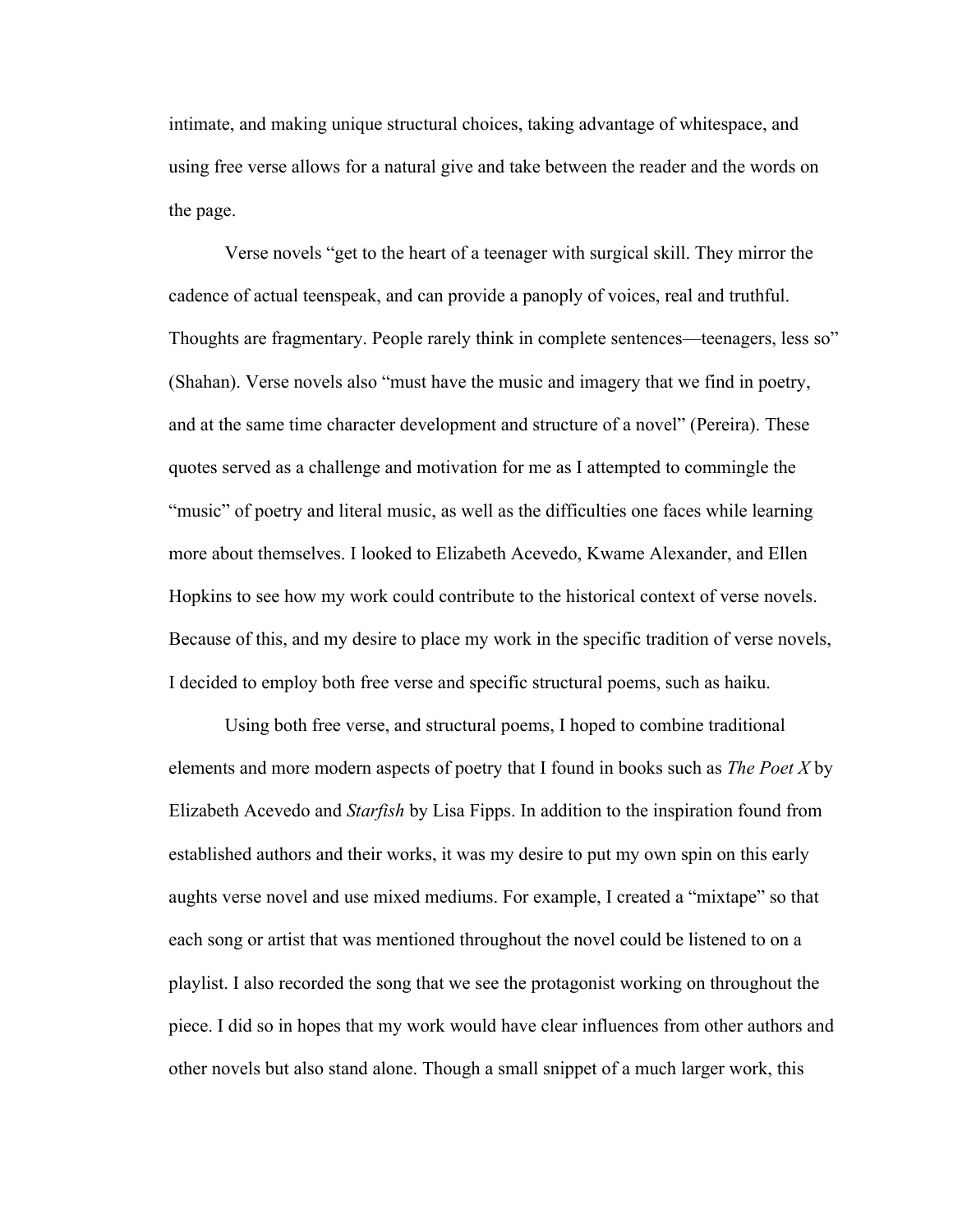chapbook is more than the sum of its parts. It shows the beginning stages of exploration, both in one's identity and sexuality, as well as one's place in the world.

Though coming of age novels are common for young adults, I find that slice of life works, like *The Poet X* or *The Crossover*, show young people that they are not alone in the "little things" they face day to day. As Ellen Hopkins says, books should "speak to the place inside [readers] that makes them want to be the best they can be. Teens are our future. I want to help them create a brilliant one" (Kendall). And I, through each of these poems, hope that my novel does the same. I hope to reach a young woman, like I was, and let her know that she should never have to apologize for becoming herself.

#### Works Cited

- Crowder, Bree. "Ellen Hopkins, Author of 'Crank', Talks ABOUT YA Writing and Her New Book, 'Traffic.'" *HelloGiggles*, 29 Oct. 2015, hellogiggles.com/teen/ellen hopkins-interview/.
- Drabble, Emily. "Interview with Kwame Alexander." *BookTrust*, 25 Apr. 2018, www.booktrust.org.uk/news-and-features/features/2018/april/interview-with-themac---kwame-alexander/.
- Kendall, Jennifer. "Interview with Ellen Hopkins, Author of the Crank Trilogy for Teens." *ThoughtCo*, 5 Jan. 2020, www.thoughtco.com/an-interview-with-ellenhopkins-626840.
- Pereira, Gabriela. "What Is a Verse Novel?" *DIY MFA*, 30 Aug. 2018, diymfa.com/readin g/what-is-a-verse-novel.

Shahan, Sherry. "A Fresh Approach to Ya Novels: Learn How the Young-Adult Novel-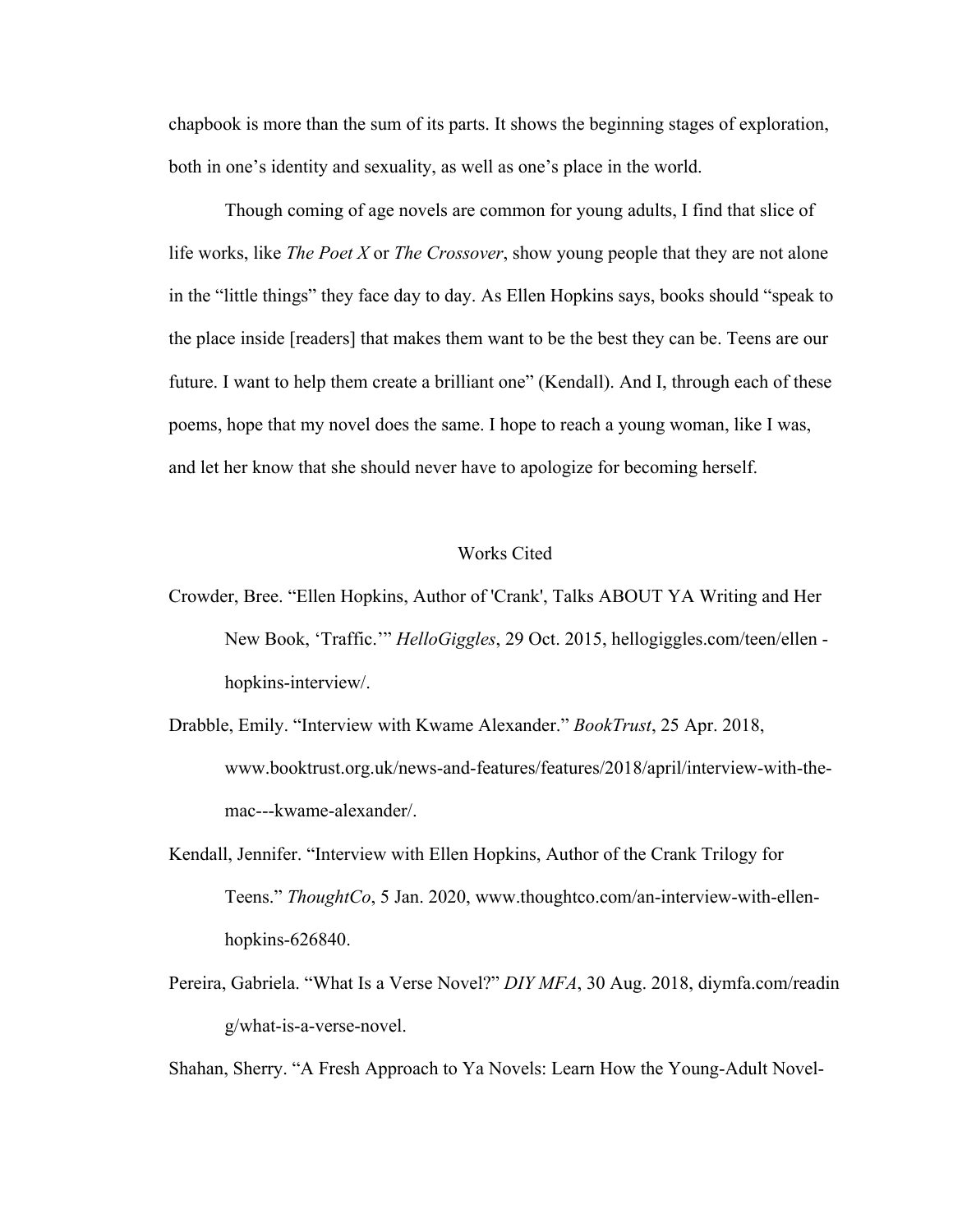In-Verse Offers Unique Opportunities for Emotional Insight." *Writer (Kalmbach Publishing Co.)*, vol. 122, no. 2, 2009.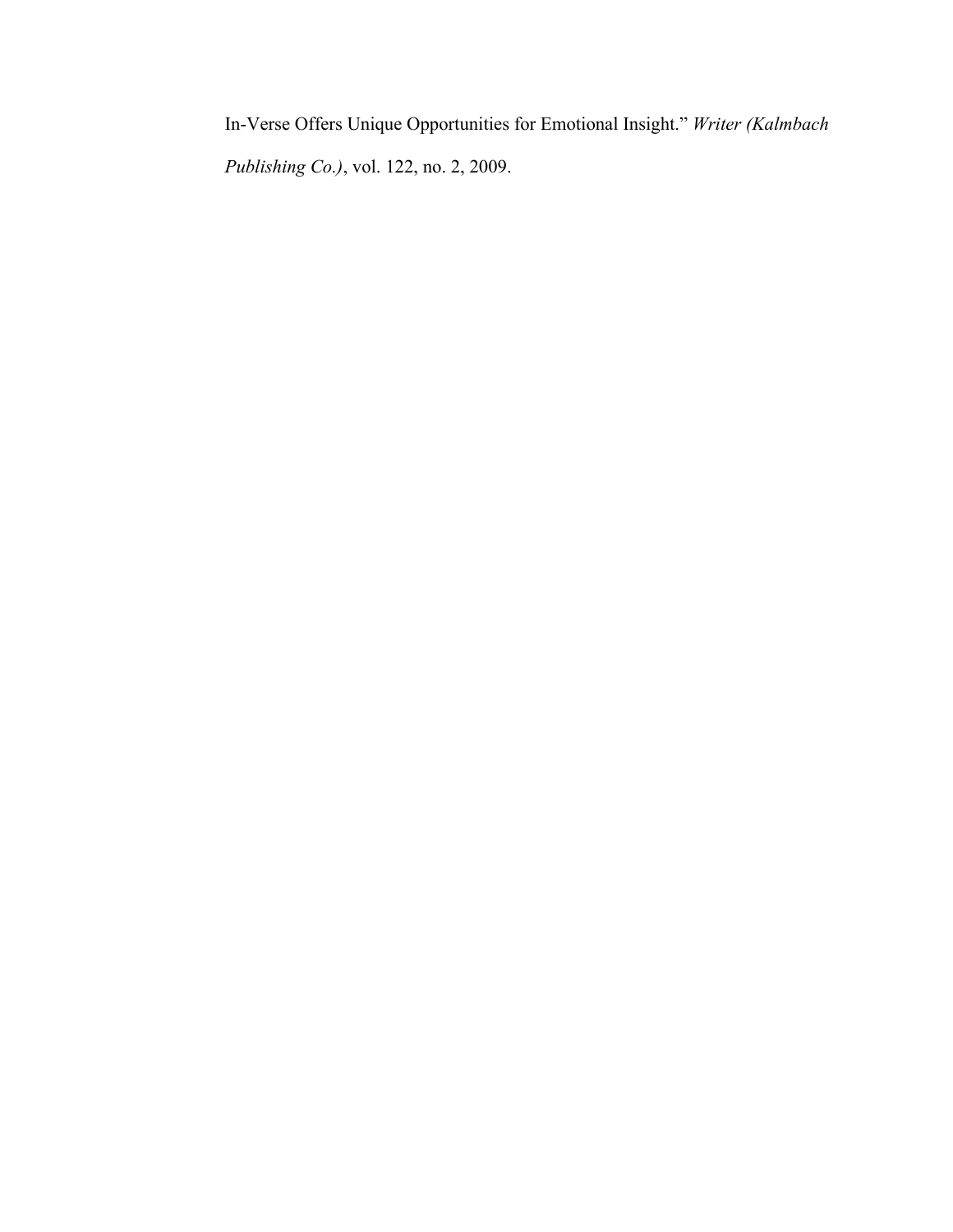## BACK TO BLACK

Crystal missed her shift this morning to sit on the crumbling stoop with me, waiting for the too small bus to take me to the too small school.

She feels an obligation on the "first day" to iron my clothes, pack my lunch, load up my backpack with the motherly instinct that is missing every other day of the year.

She offers an occasional pat on the knee, and a piece of advice she read from the cover of a decades-old parenting magazine: *Try to come out of your shell this year!*

Part of me is grateful for the effort, and part of me knows it will never last. I try to let her in, while keeping my distance, but she is the only family I have.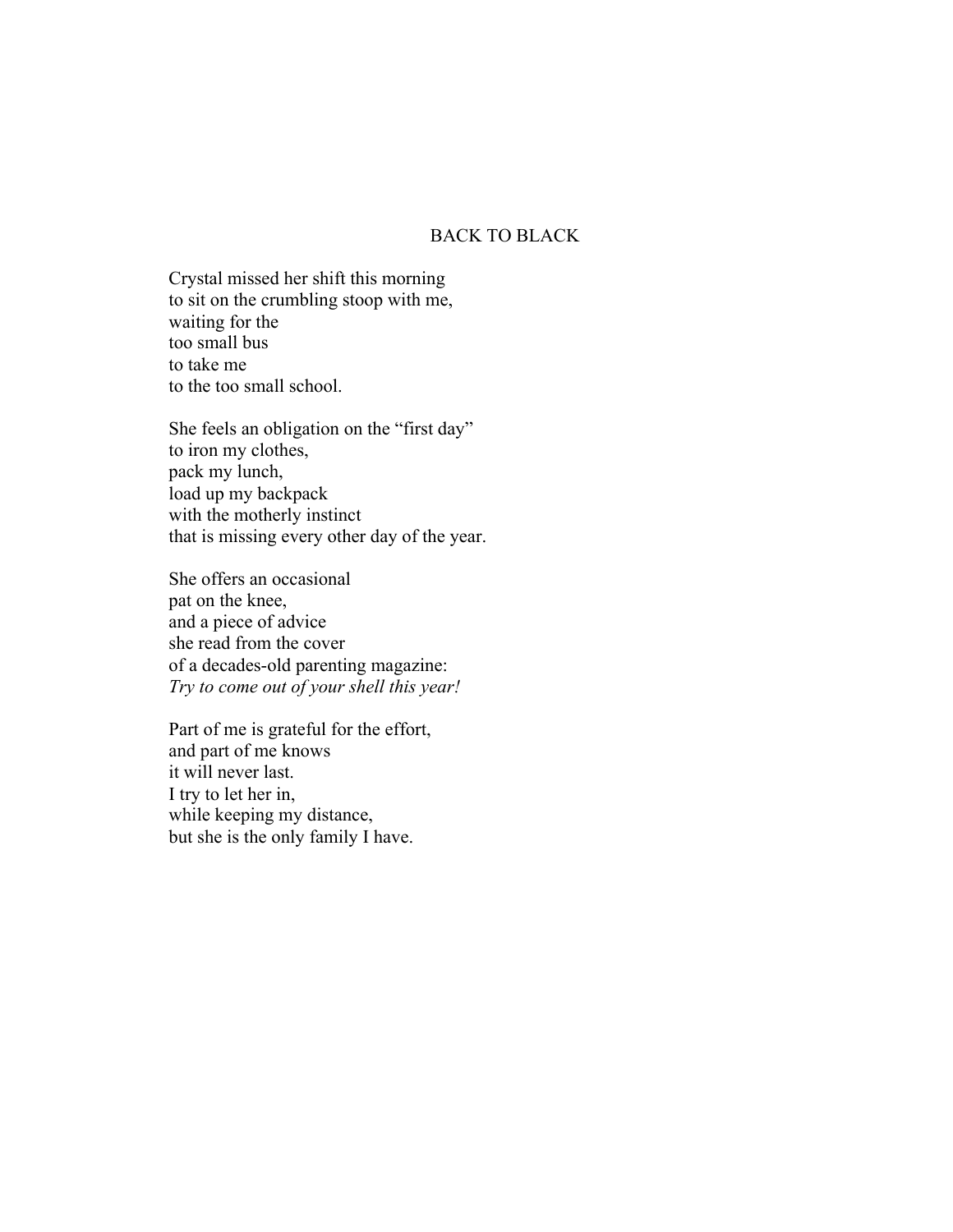### AUGUST 28, 2007: FIRST DAY, SOPHOMORE YEAR

Everyone looks different now. Like after a TV show comes back from a season break. The cast has new haircuts, tans, glowing skin. Some have lost weight, some have gained.

Maybe they won't recognize me. Sometimes I want to not be recognized. To move through the hallways like vapor.

Especially this year. This new building. But, as I stumble my way through this jungle, I catch glimpses of my face in trophy cases.

My acne-spotted skin, my cheeks, holding desperately to baby fat, my 3-year-old braces, all remind me I'm just me.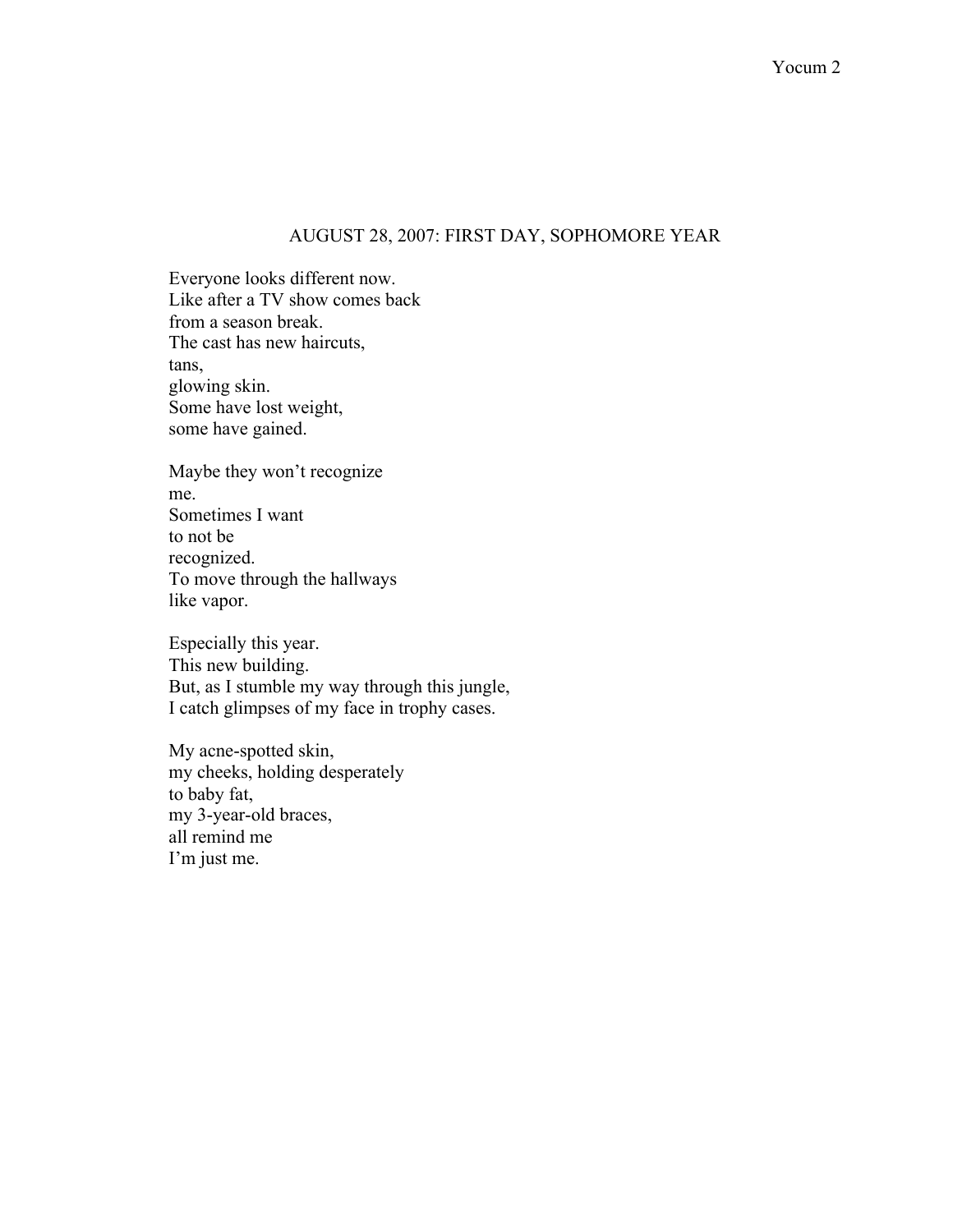# UNTITLED SONG: VERSION I

Verse I: The grass always looks greener when I'm covering my eyes. No matter how much I water I can't help but fantasize. I have everything I've asked for, everything and more, but I can't stop the fears that come banging on my door.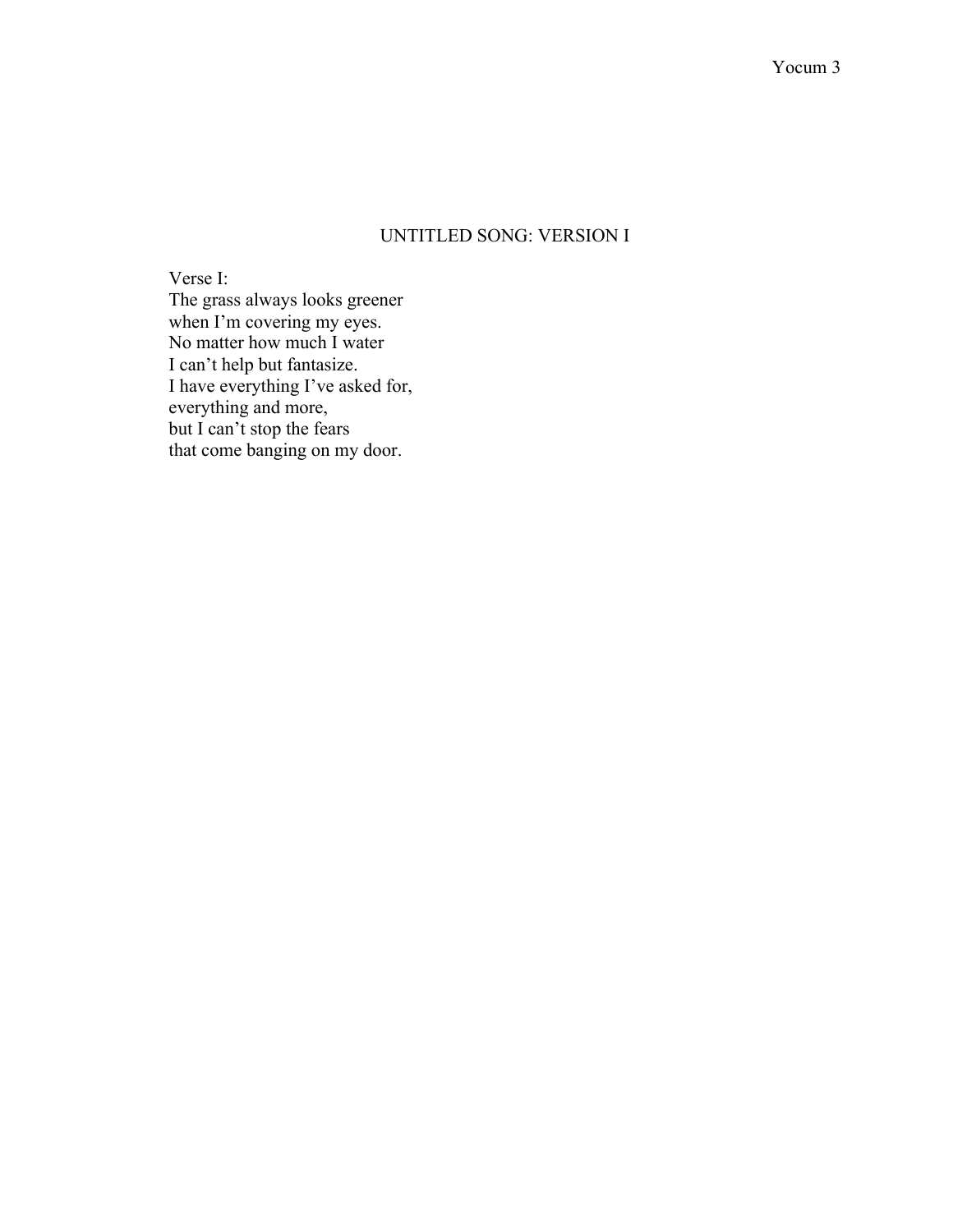## BEFORE CLASS, I SEE: MR. BOWIE HARRIS

Bold, like red lipstick and a smokey eye Open, like a broken door Wild, like mixing plaid with polka dots Introspective, like an art history student in a museum Energetic, like that pink bunny in sunglasses

Hotheaded, like a parent whose rules are ignored Artistic, like a finger painting Rare, like a designer handbag on sale Rowdy, like friends at a sleepover with no parents Intelligent, like a young Einstein Sarcastic, like saying "I'm sorry" when he's not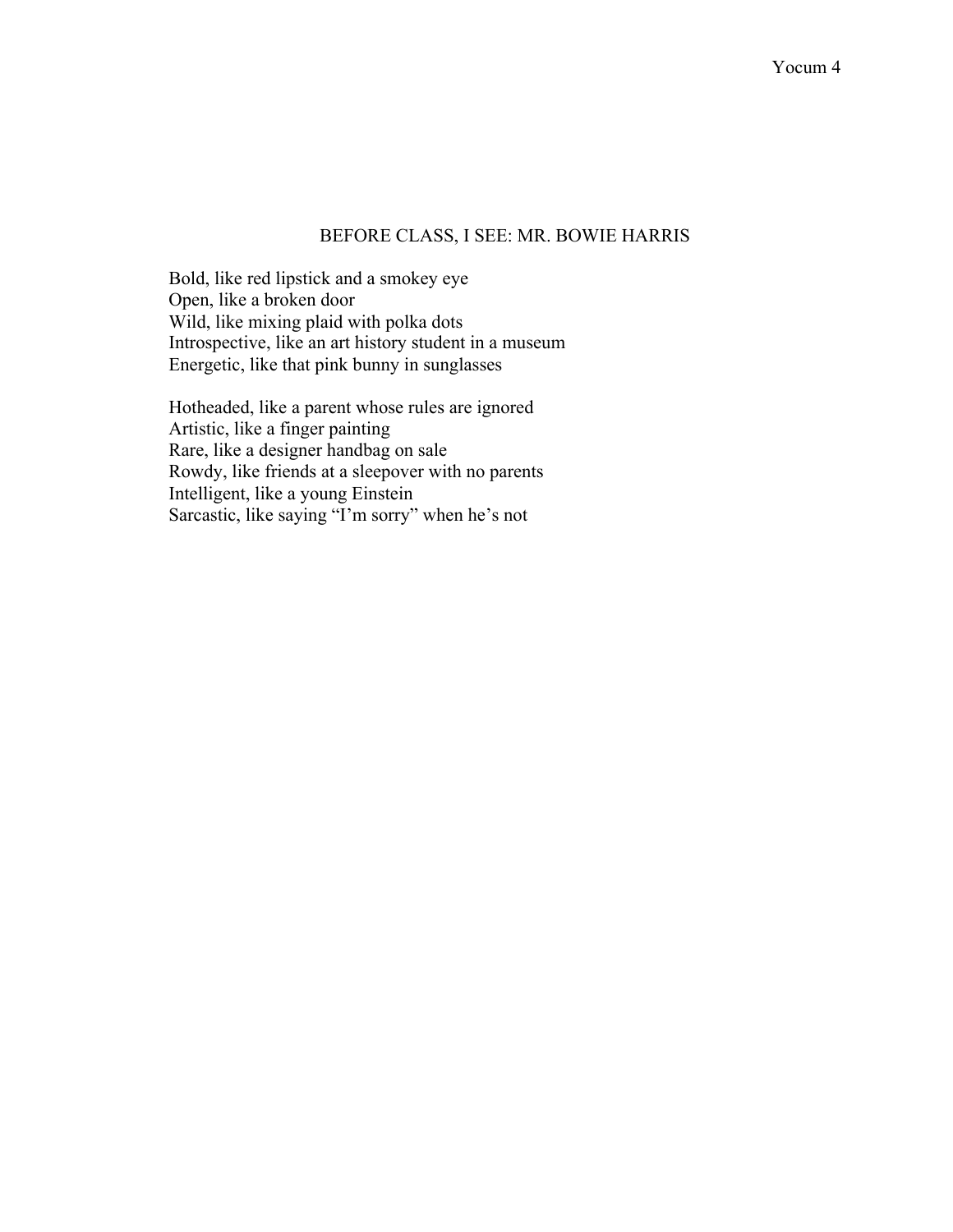# FIRST PERIOD ENGLISH WITH MS. BOKANOWSKI

I have a *love / / hate* relationship with English. Not the language but the subject. I often feel subject to analysis of ancient text when I would rather snack or sing or sleep. I appreciate attention to detail, but when we read too much into words it often makes them stale.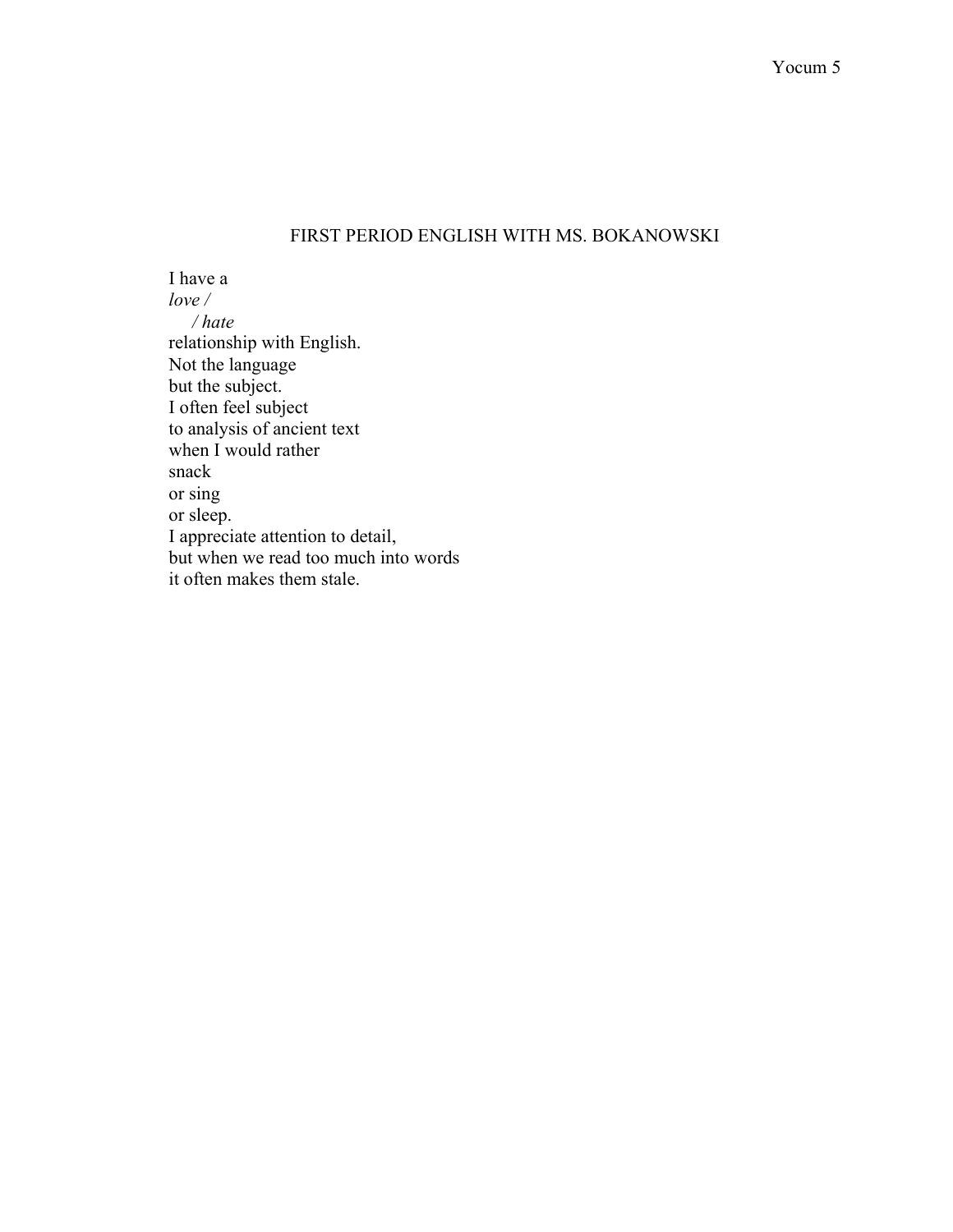# FOR MS. B, AN INTRODUCTION

Willow As in *Will*ful As in *Will*ing As in *Will*power As in Will I ever feel accomplished? *Will* I ever get ahead? *Will* I ever be known? *Will* I ever find success? *Will* I ever see myself as something more than who I've been?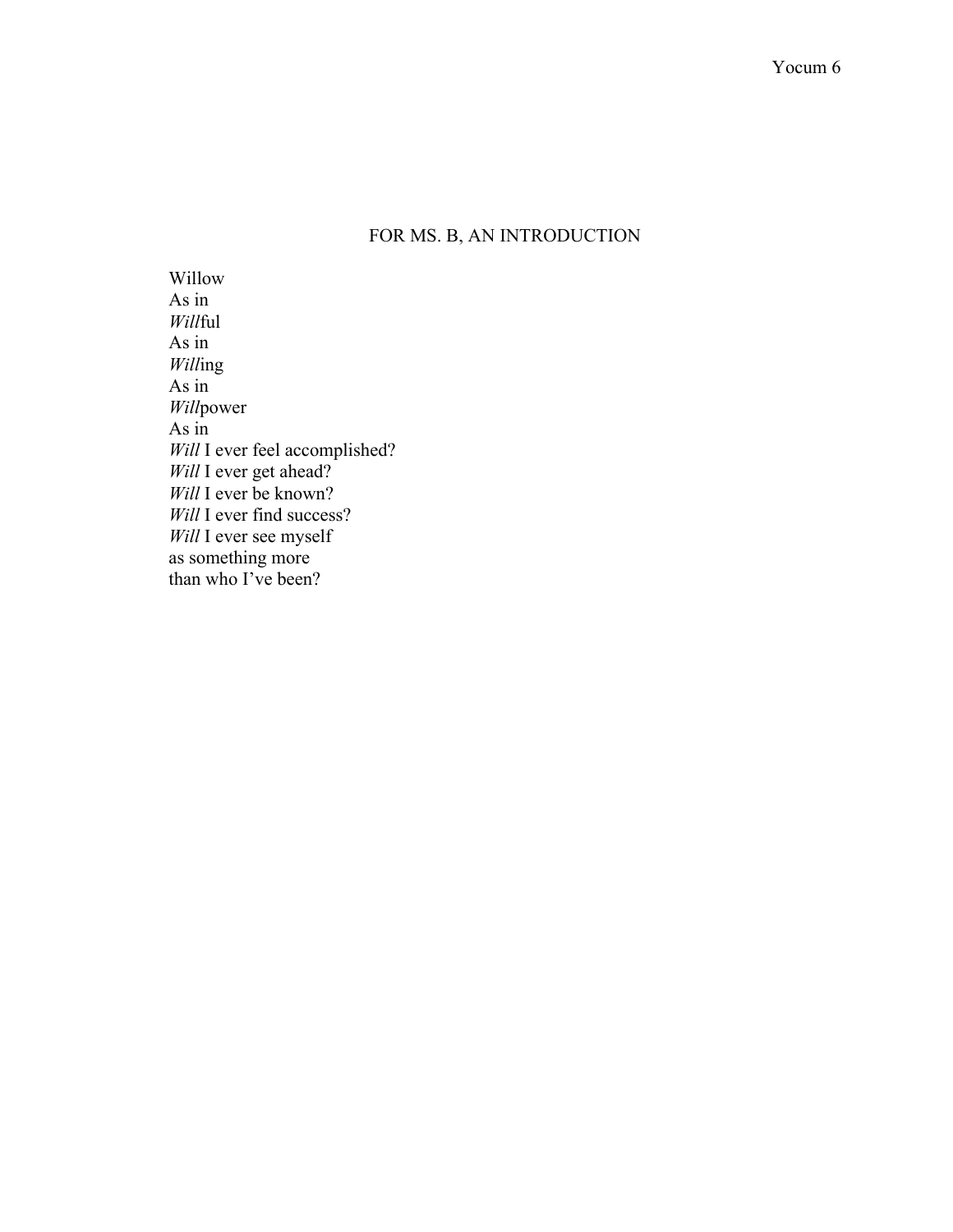### IN CONVERSATION WITH BOWIE, MY BEST FRIEND

*I missed you, Wil! Obviously, you missed me.* Without him, life is gray and he knows it.

*How are you doing? I'm amazing, just so you know.* Burning through the generics, cutting to the core.

*Don't lie to me.* He points a painted finger, through my bullshit—to my soul.

*You need to allow yourself to be happy. Like I do.* 16, and already a self-help book title.

*Don't you love my outfit? Pink and orange is my new favorite combo.* Shifting from bland to Bowie, but I never mind.

*I hate when we're not together.*  He tugs on the sturdy strings connecting my heart to his.

*One day, I'm taking you out of this town*. *You don't have a say.* His buzzed hair bristles my forehead as his arm cradles my shoulders.

I never want a say when I'm with him.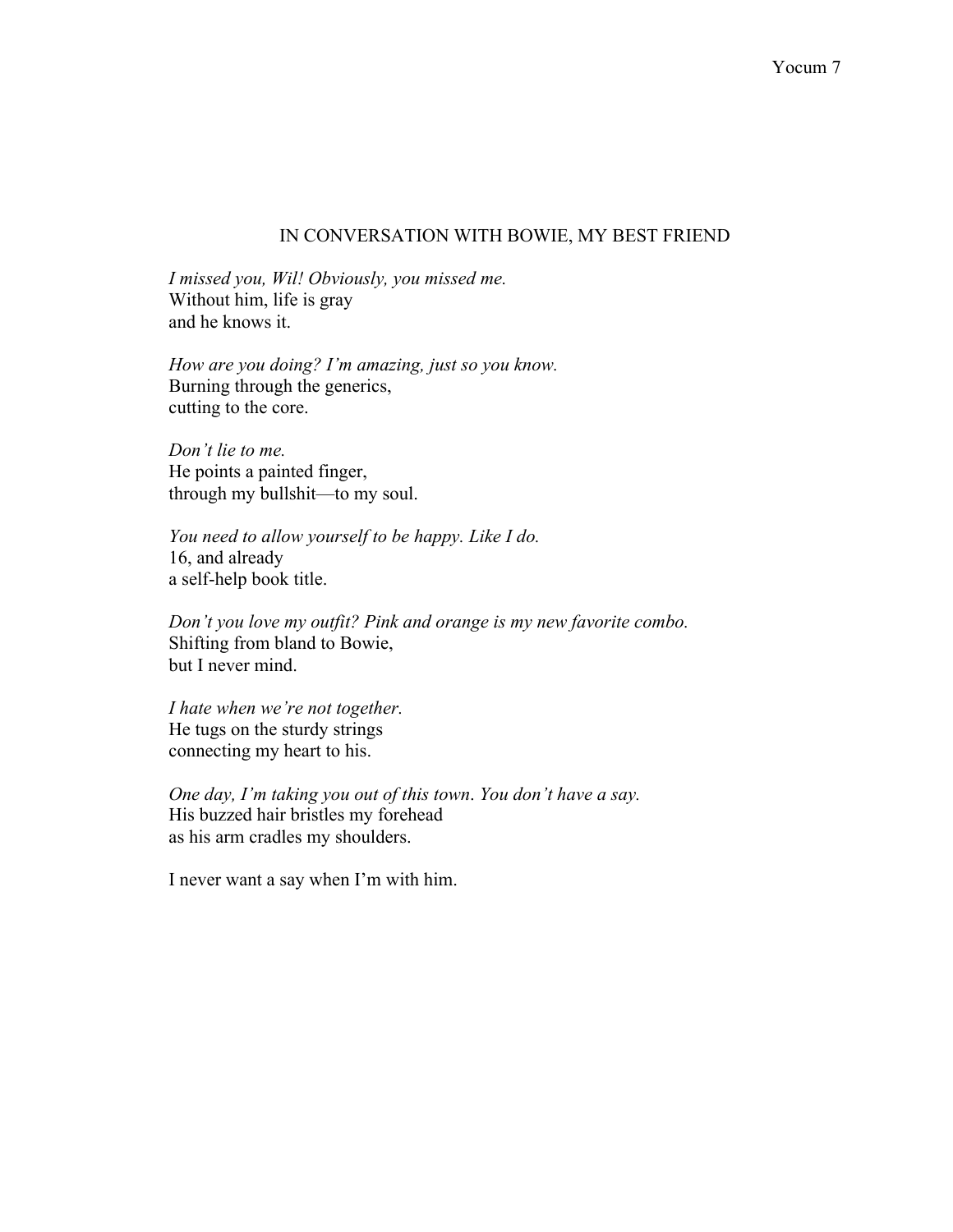# COME OUT OF YOUR SHELL

In biology, we learned that turtles don't slip in and out of their shells like a trench coat or overalls. They are part of their shells. They are their shells. Their spine is the very shell we think they can remove and discard like old socks. So what do I say when Crystal tells me to *come out of my shell?* I am my shell. And there's nothing wrong with that.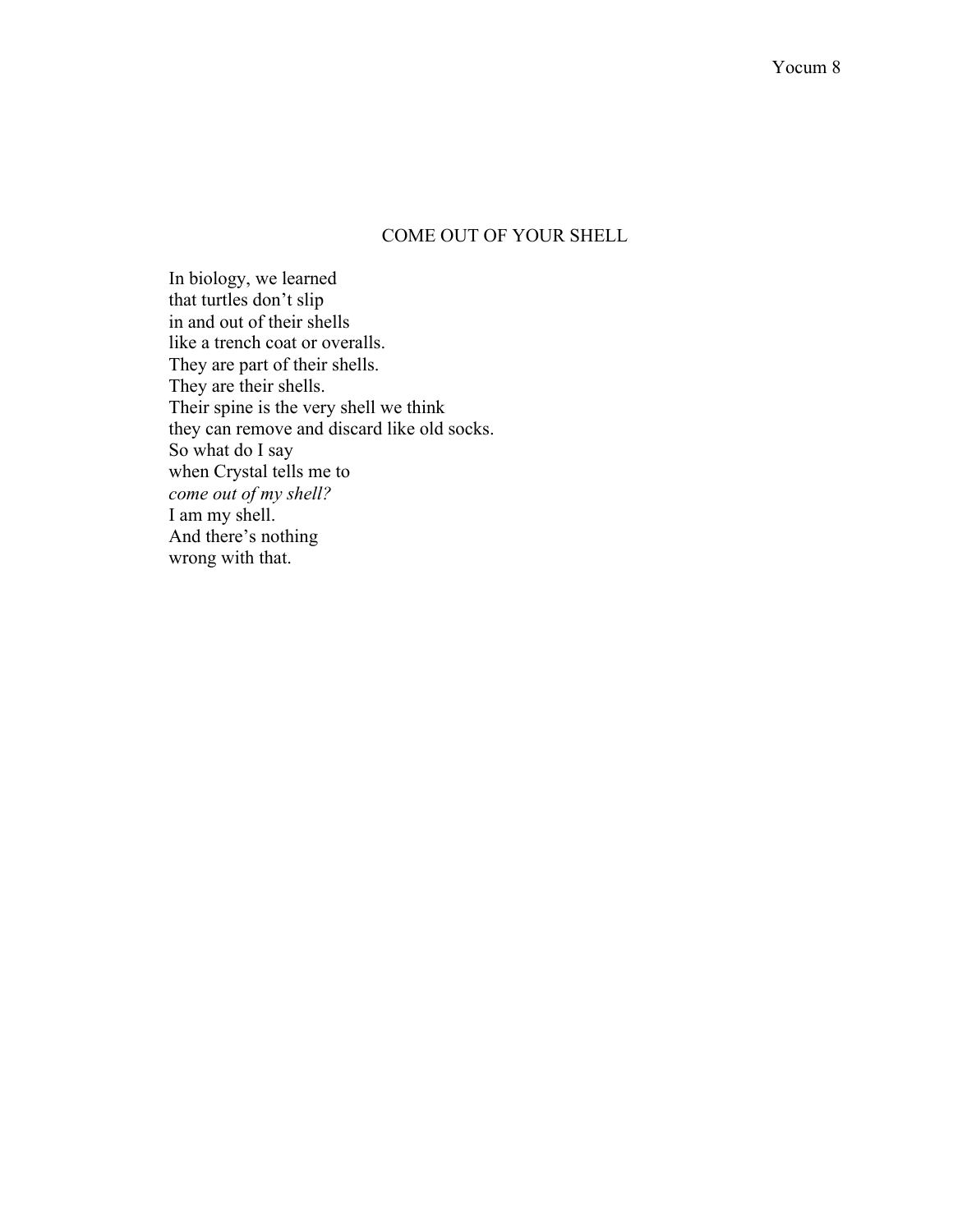# A LUNCH TIME HAIKU

No seats are in sight Pointless chatter fills the air I'm over high school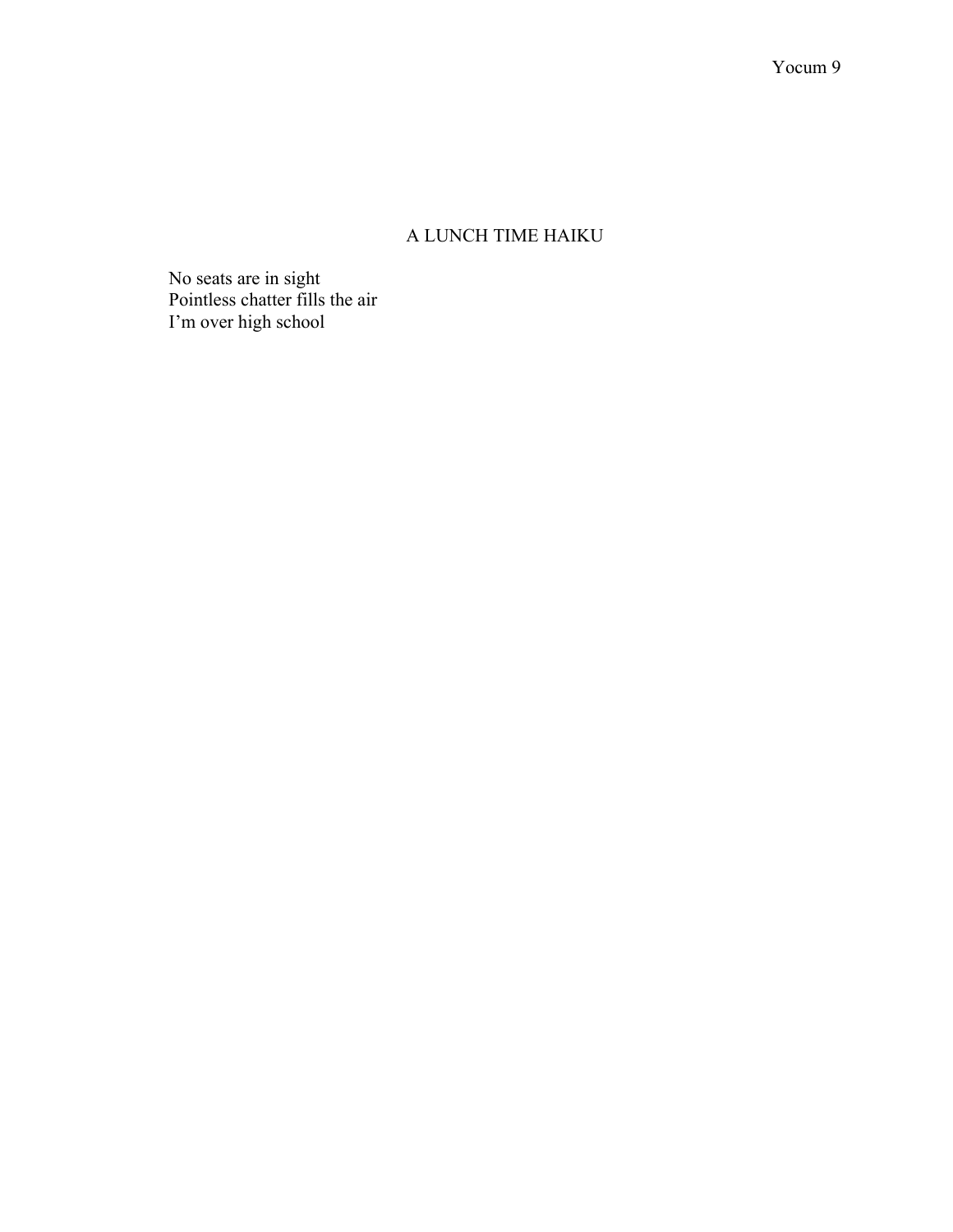### AN ODE TO CAFETERIA CHICKEN NUGGETS

To your crispy, light coating, your temperature, lukewarm, your sandy, khaki color, your indeterminate form.

Were you frozen in the morning? Were you in the fridge for weeks? Should you come with careful warning? That you might be full of beaks?

To your moist, cardboard flavor, and your firm and spongy feel, to you, oh chicken nuggets, my very favorite meal.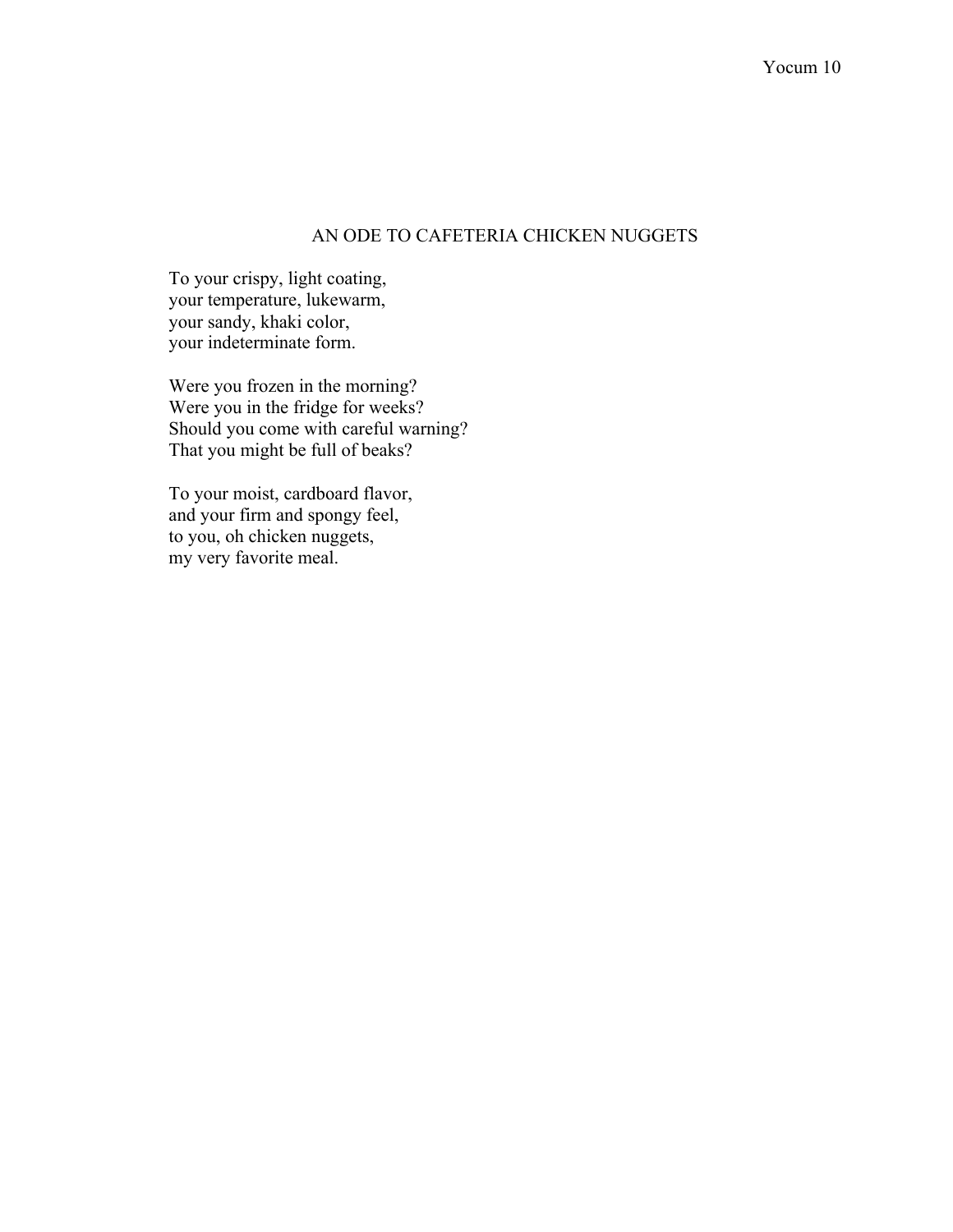## AMERICAN GIRL

Through crowds of smelly, stuck-up, students, a Star is seen. Flashing, flitting, flying, among zits Axe deodorant and cracked nail polish. I clench my jaw, to keep it from falling open. She's a walking music video. Hair trailing behind her like a comet's tail. Her head up, in the clouds. Not scanning the ground. Not faking a smile. Everything I wish I could be. I follow her trail of stardust, hoping to catch some stray sparkles and set myself among the stars.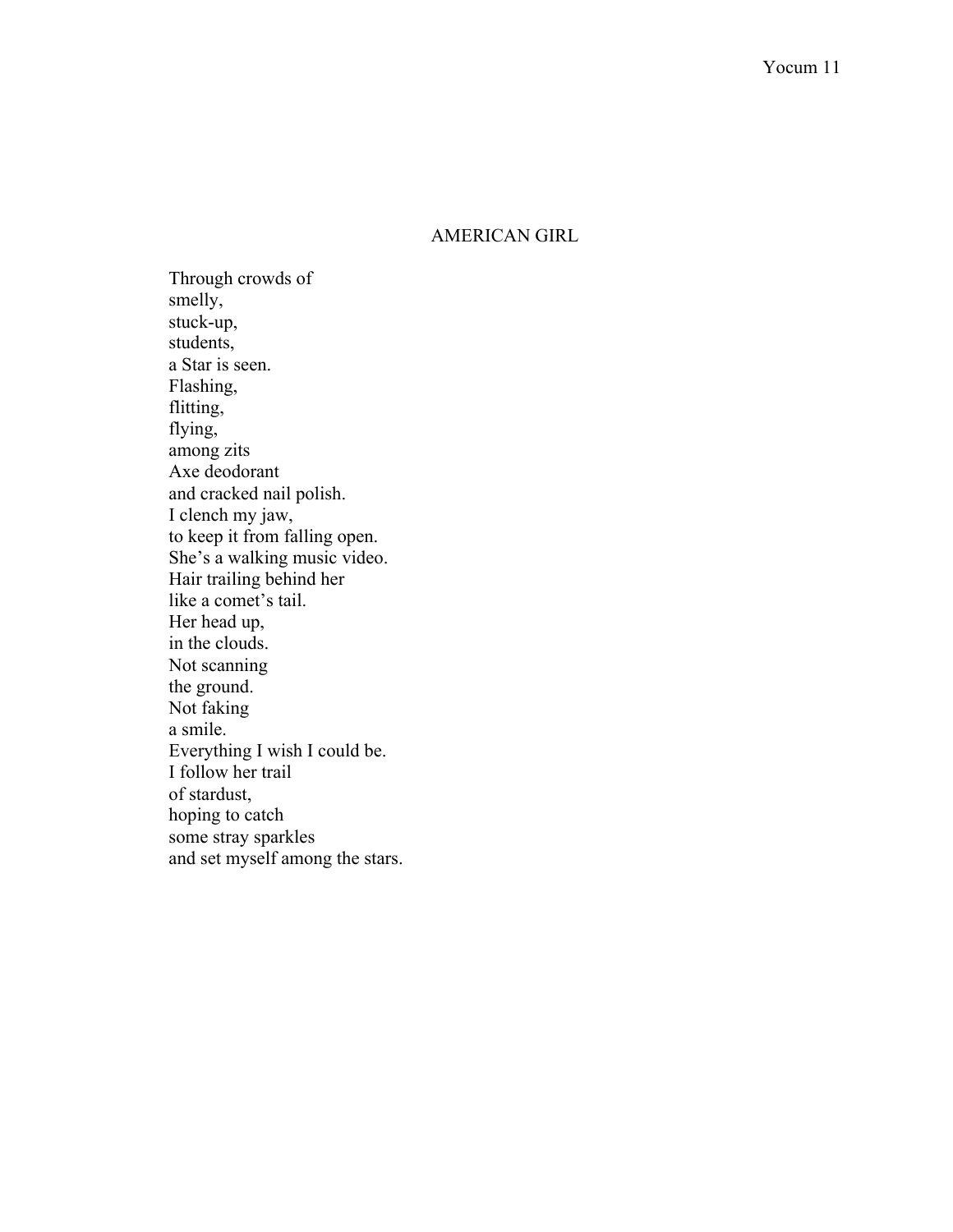## HALLWAY POSTERS

The hand-drawn posters plastering the walls live to advertise.

They reach out to me with neon colors, bubble letters, magazine cut-out images.

Tempting me to tutor, train, try out.

*It* catches my eye. *It* holds my attention. *It* knew I would see. *It* is tucked away behind SAT flyers and pizza coupons. *It* hangs on by a single staple.

The crudely drawn guitar plucks a melody only I can hear. The edges of the paper curl into a smile. My fingers tingle, itching to play.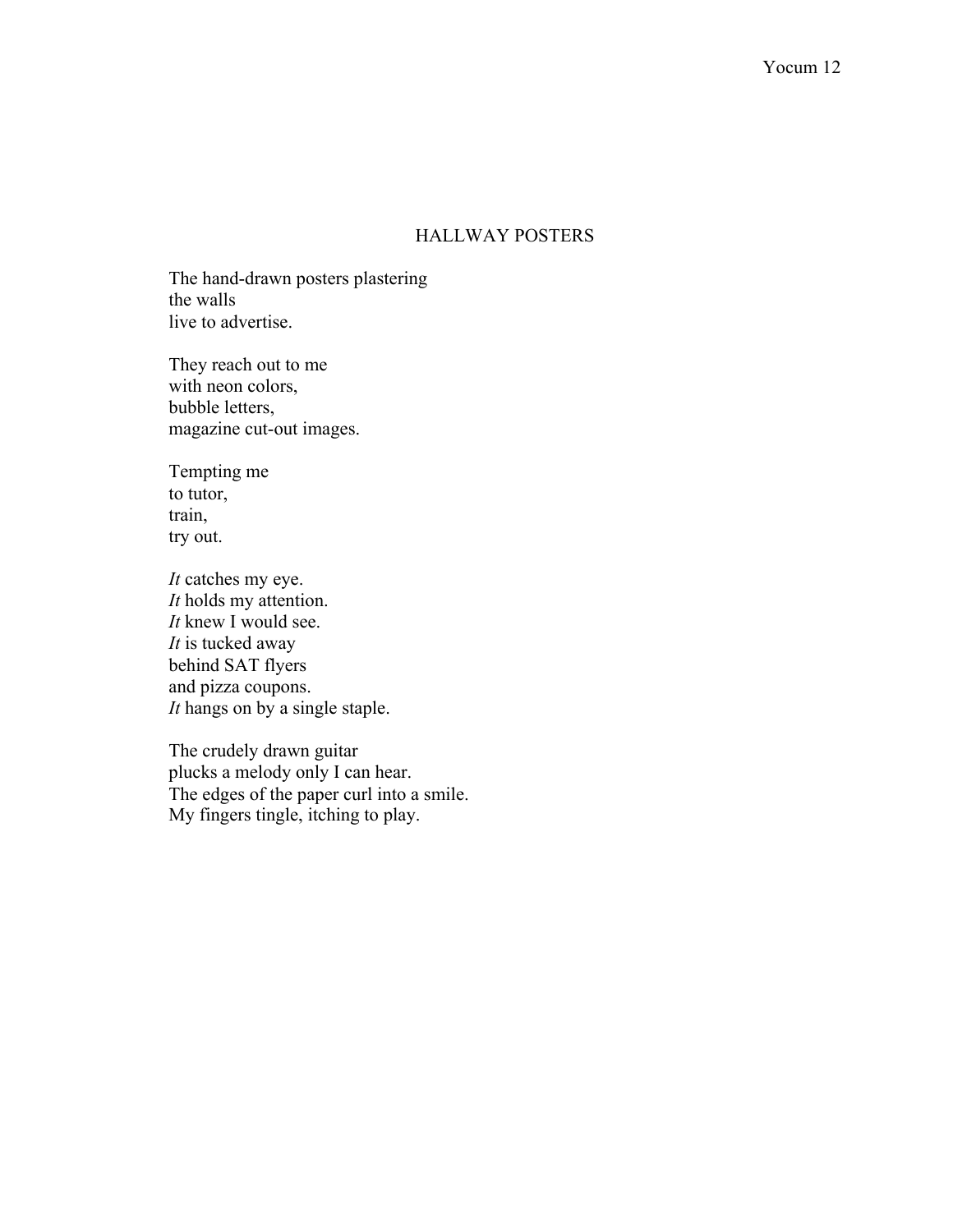### HI, AND YOU ARE?

*I'm Ruby.* She speaks without stutter, no hesitation.

*I saw you looking at the Battle of the Bands poster. Are you auditioning?* Her stance is upright, unafraid.

*I want to sign up, but I need a band. Do you play?* Assured, unwavering, a boulder in a storm.

*Do you need a drummer? I'm available.* Direct, piercing eye contact, like I'm the only person in the world.

*I won Battle of the Bands at my old school.* Experienced and enthusiastic, a gold-medalist among beginners.

*What kind of music do you play?* I never answer questions, I close myself to inquisition.

*So, do you want to sign up together?* My side of the conversation was blank, but my mouth musters a "Yes."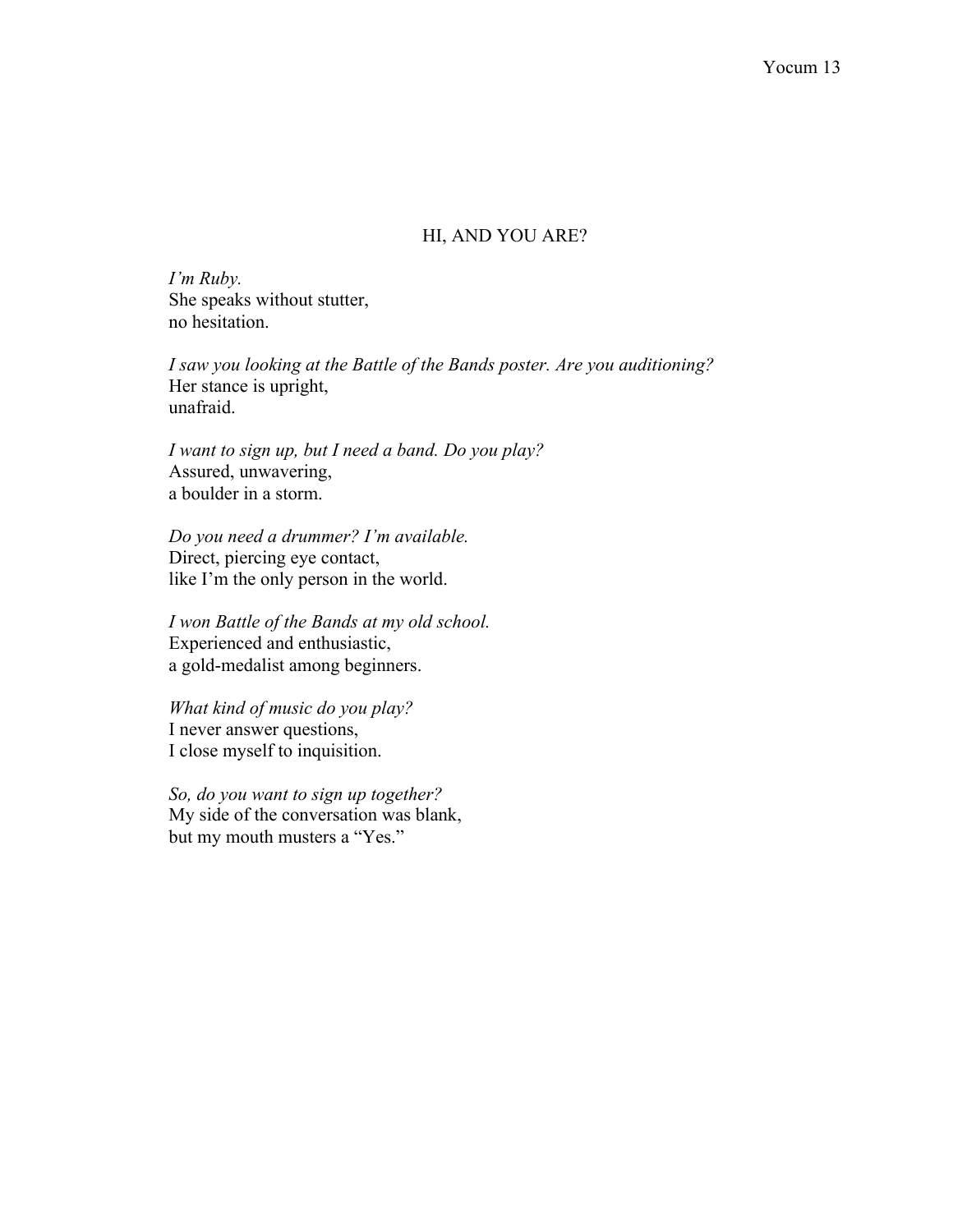## ONE OF THOSE GIRLS

My band, our band, the band I'm forming with a complete stranger.

Ruby is the cover of Rolling Stones, espresso hair with copper highlights, choppy, layered, free. Low slung jeans, too many bracelets, seven piercings in one ear, beat-up sneakers.

Her face is MAC, mine is Walgreens. Her clothes are Hot Topic, mine are Walmart.

I'm like a kid dressing up as Ruby for Halloween You see what I'm going for, but I'm not quite pulling it off.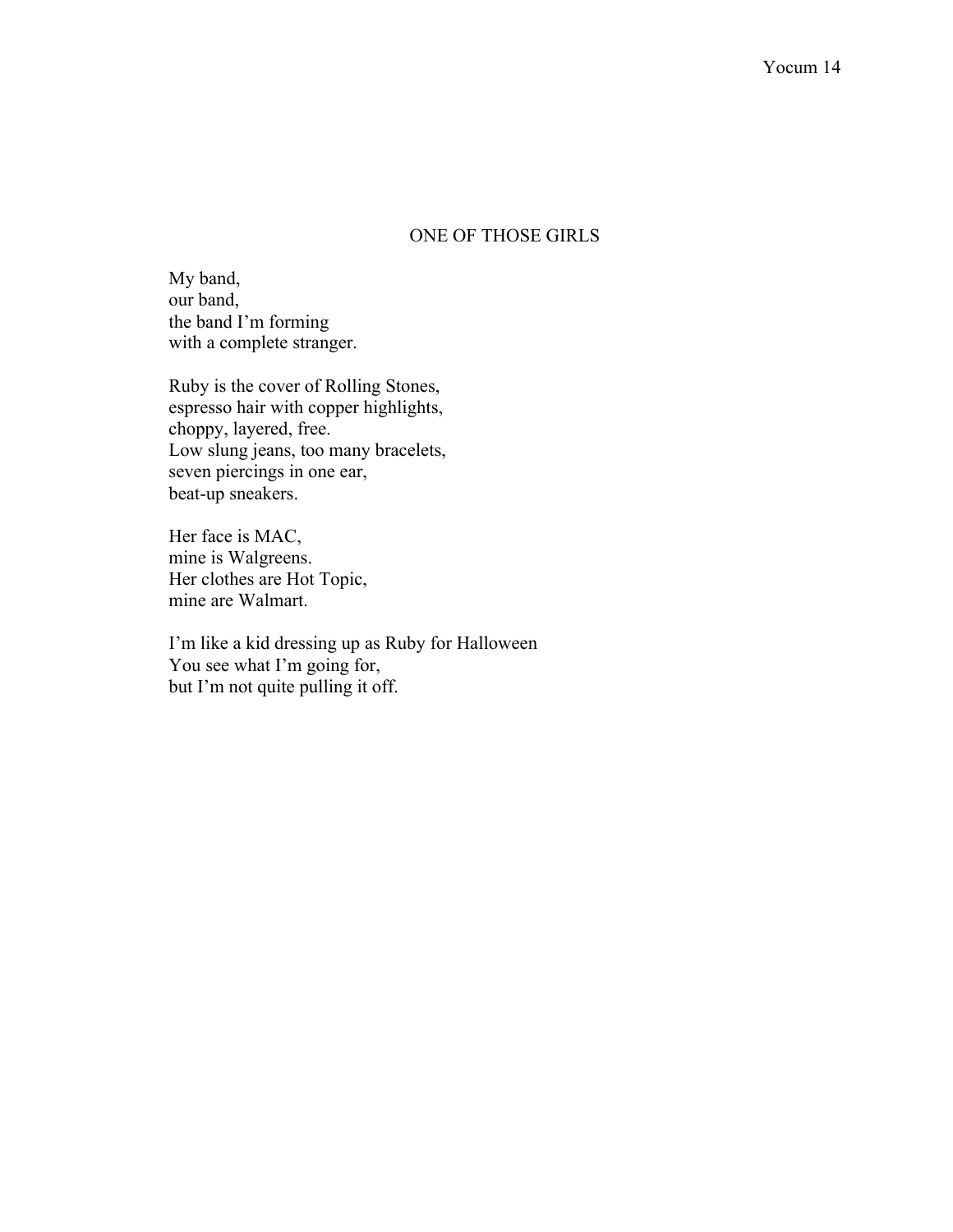# A SCHOOL BUS HAIKU

Never-ending route The yellow of a crime scene Louder than a zoo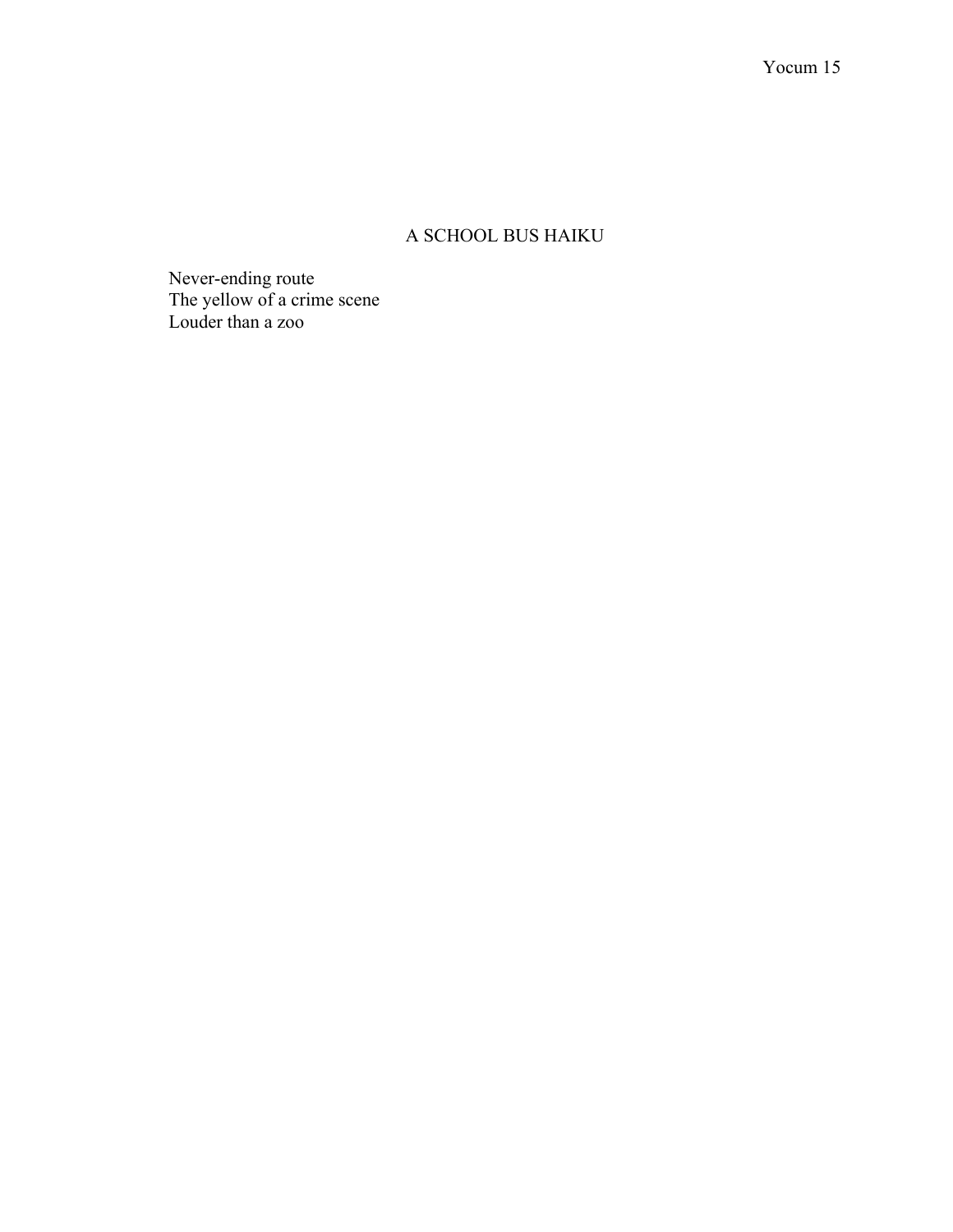### ON THE PHONE WITH CRYSTAL, MY MOTHER

*I have to close tonight. I'll be home late.*  Relayed like this isn't habit, like this isn't old news.

*Your dad is still on that bullshit "tour" with his band.*  When she speaks of him, she spits.

*He called, asking for you.* He chose music over us. I'll do the same.

*I told him you'd call back.* I don't want to, but I can't escape him.

*It's just us. Don't forget that.* I know, but it never stops stinging.

*There are pizza rolls in the freezer. Love you.* She always forgets I hate pepperoni.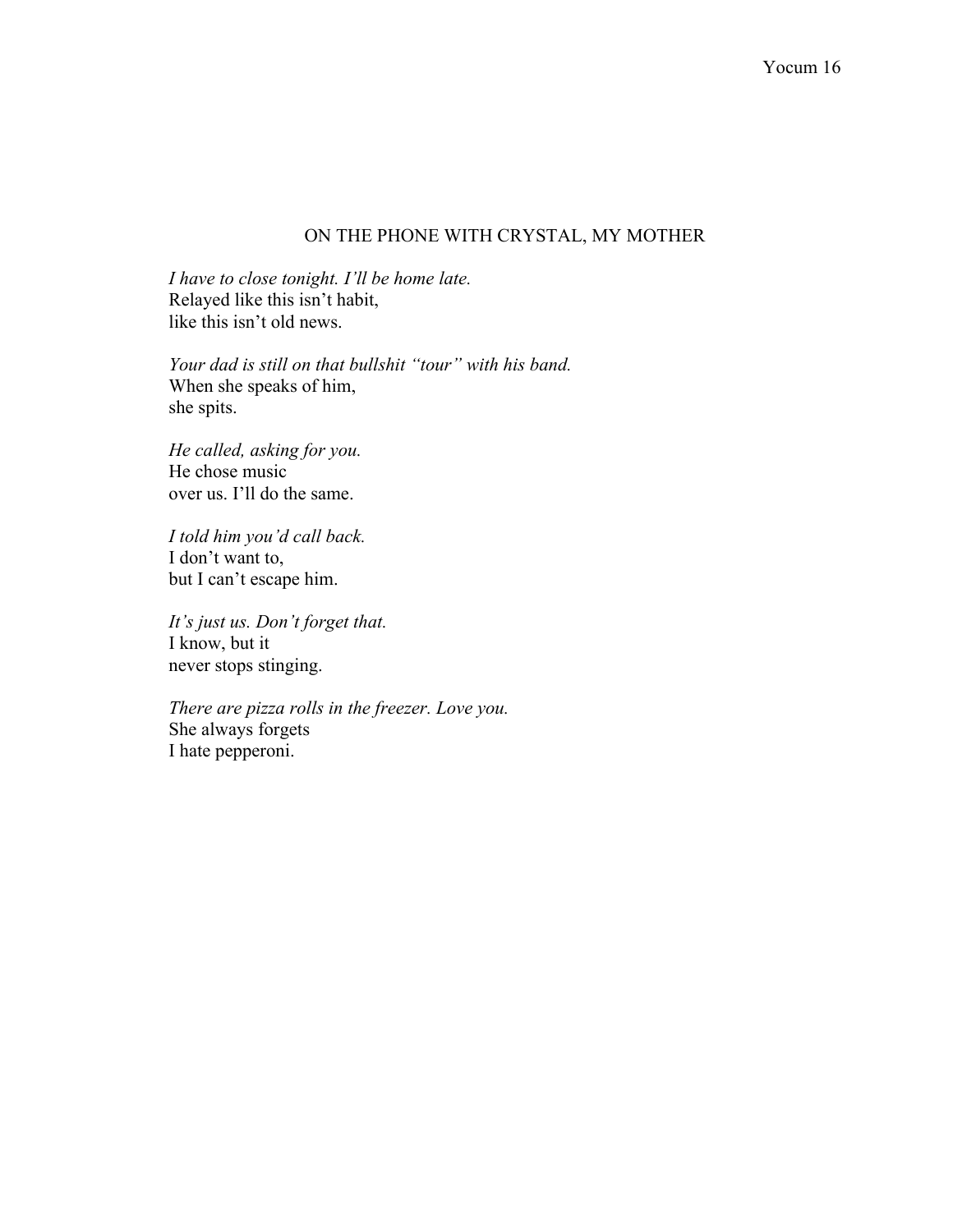## MY FATHER, MY MIRROR

My father isn't here, but never far I can't escape the warped, fun house mirror Like separating feathers from black tar My father isn't here, but never far Like scraping off a permanent, healed scar When together, who I am is so much clearer My father isn't here, but never far I can't escape the warped, fun house mirror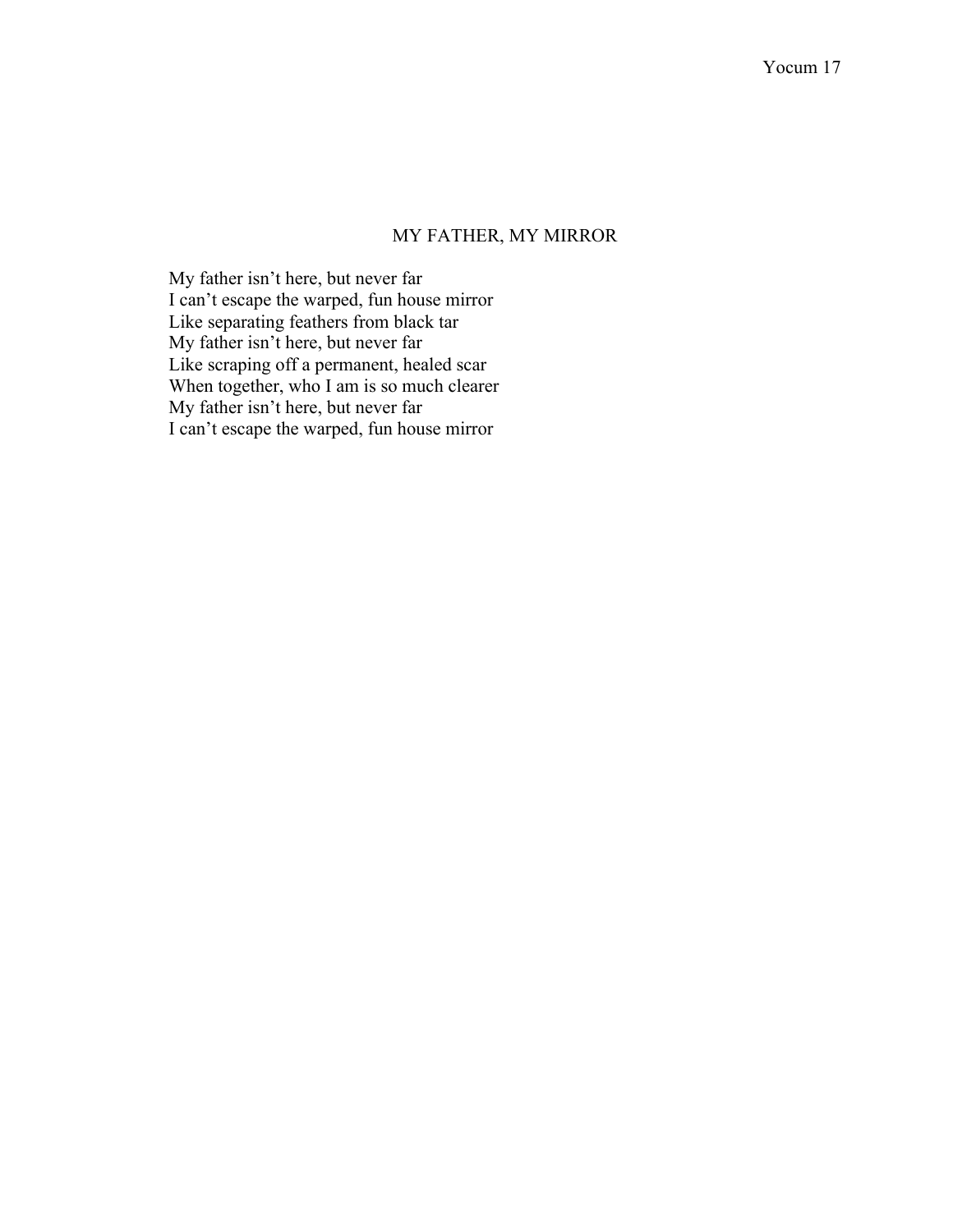# A LATCHKEY LAMENT

O for a home-cooked meal! For time with family spent around the dinner table.

O for a security system! For the reassurance I won't be kidnapped.

O for a stable internet connection! For looking up chord progressions.

O for a present parent! For the feeling of being wanted.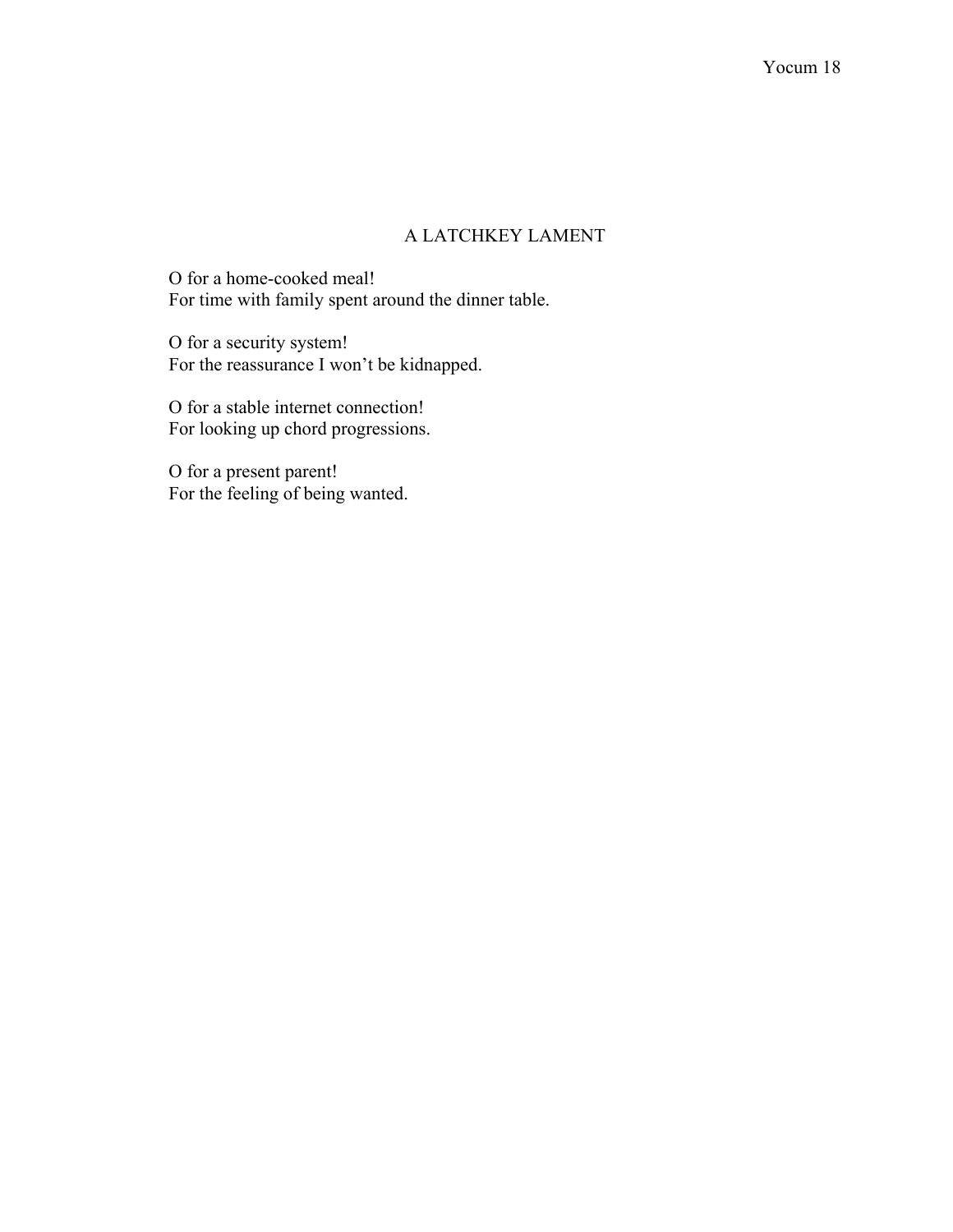## FINDING THE MELODY

After a meal of instant noodles and isolation, I work on my music. I've been practicing for months. Thought I'd be a pro by now, but my fingers still tumble from string to string like an amateur gymnast on a beam or a novice daredevil on a tightrope. When a melody finally wraps me in its arms, whispers in my ear, begs me to tell its story, I regain my balance and play until my fingers bleed.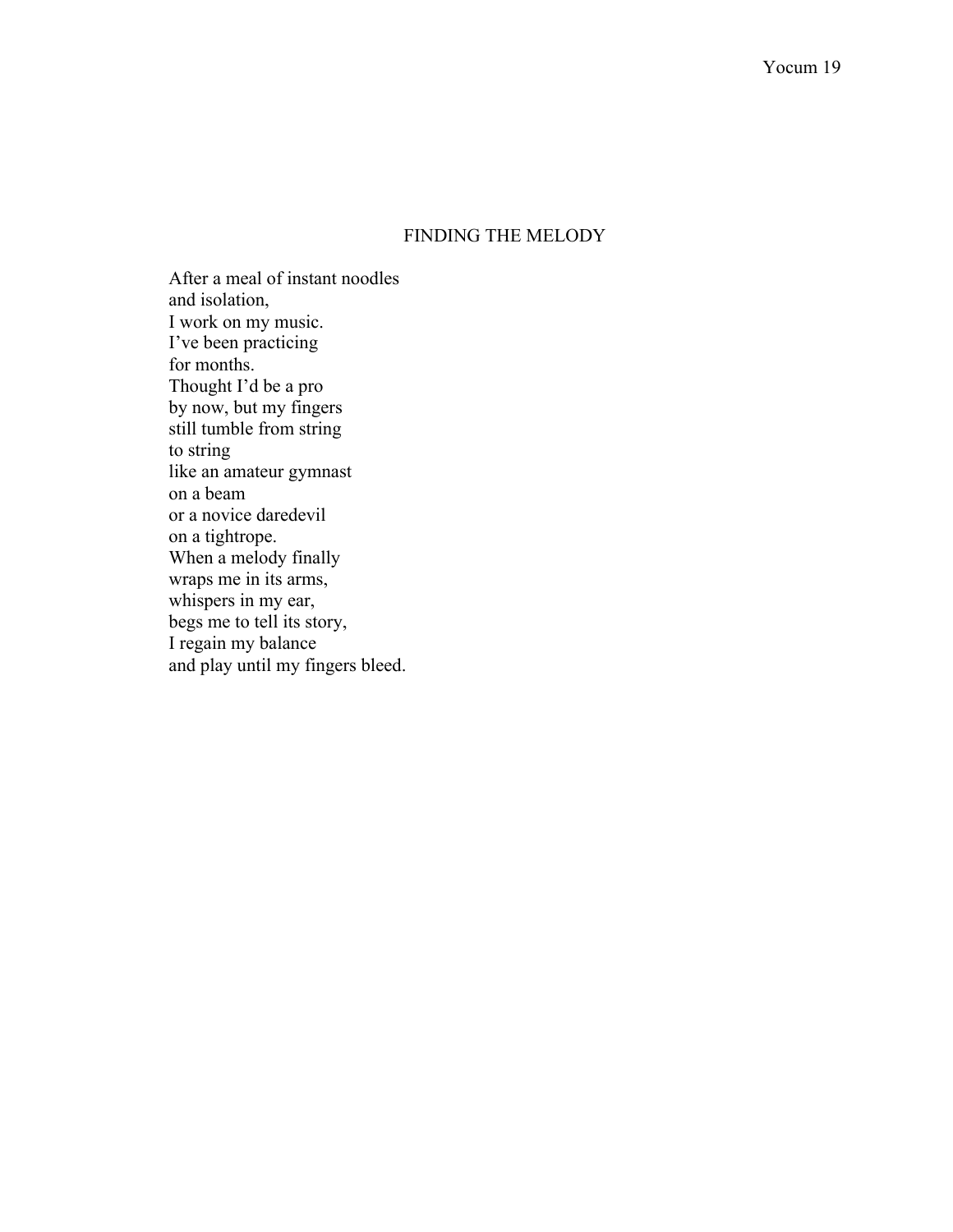### THE SECRET TO A PERFECT MILKSHAKE

The walk from my house to Shake It Up is only twelve minutes. The neon flash of the corner gas station is my beacon. Red and green bulbs pulse, decorating the night like Christmas.

The low hum of milkshake machines emanate from Pepto-Bismol pink walls. I haven't had a shake since Bowie left for the summer. The spray can whipped cream, the mouth-puckering, sugar-glazed cherries tempt my tired taste buds.

Bowie greets me in the parking lot with a *Finally*  and the hug of a venus fly trap. His department store cologne, his spiked, peroxide hair, and the strawberry milkshake he hands me, smell like coming home.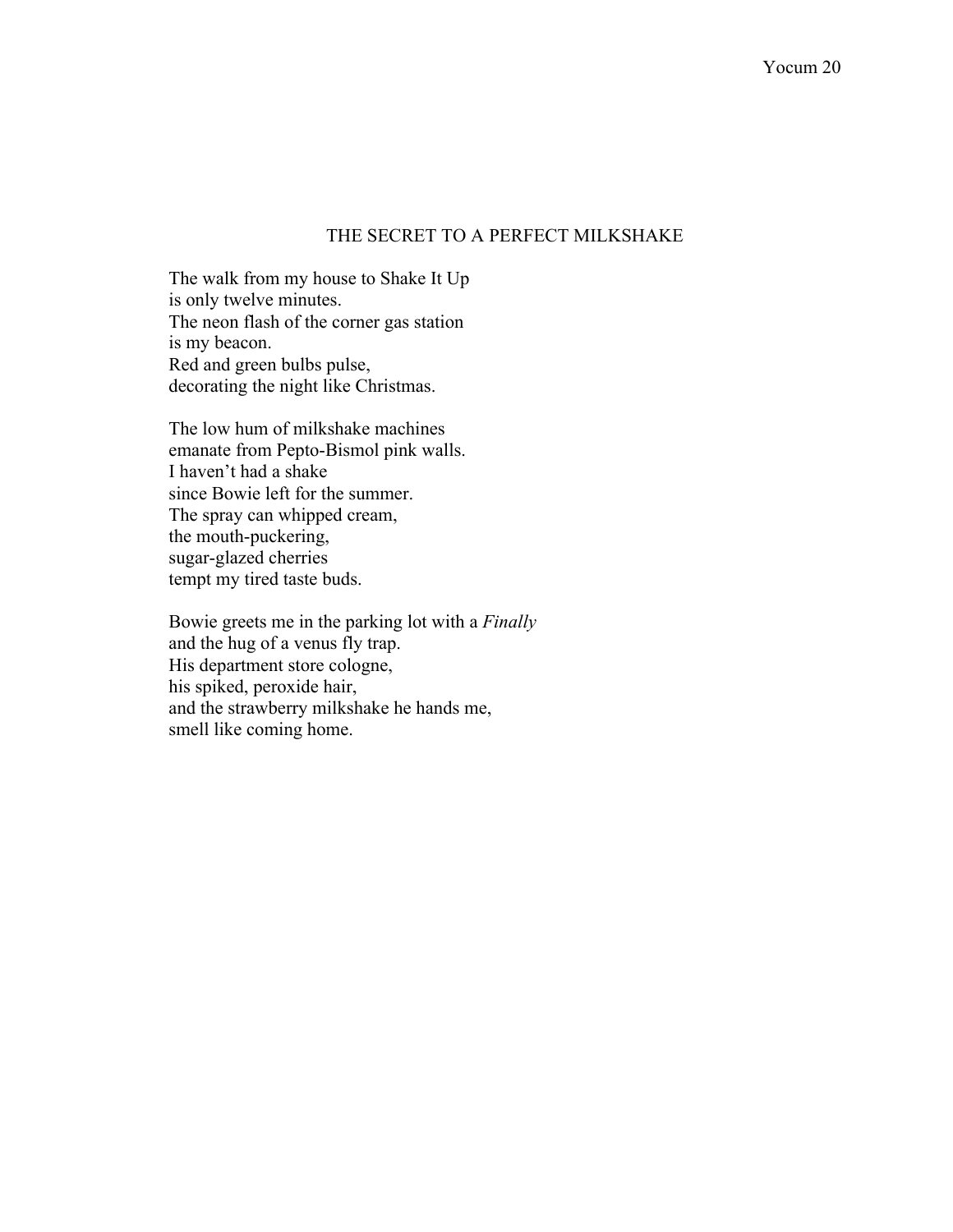## STRAWBERRY'S MY FAVORITE, YOU REMEMBERED

*Have you been working on music? You know my dream is for us to be famous.* He always asks, though the answer is always "Kind of."

*Just quit school already! No successful musician ever finished.* He's not wrong. He never is.

*The second I can get out of here, I'm walking all the way to LA.* He doesn't quite understand the distance.

*I'll just take you with me. We could get matching tattoos! I gave myself one this summer.* He'll forget this idea by the end of the night.

*I met another guy. He's the love of my life.*  They always are, and they never are.

*I saw you with that new girl—she's gorgeous… but she can't replace me.* Ruby, and no one could.

*If you're making a band, just remember that I play a mean tambourine.*  How could I forget? He's a superstar.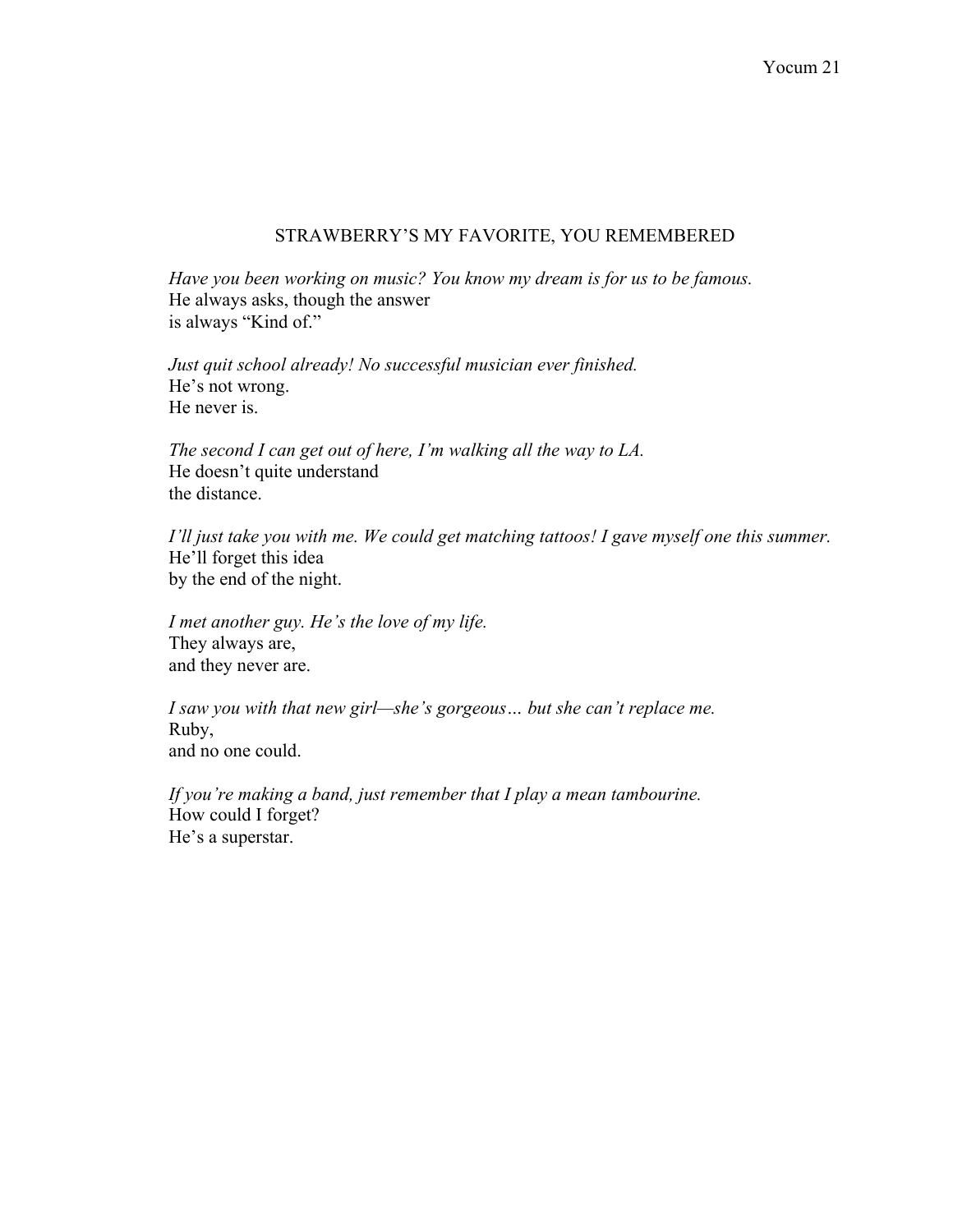## BEDTIME, 2 AM

It's hard to sleep with all the songs inside my head, and the voices from the kitchen from my mom and her work *Friend.*

Whispers of *You're beautiful*  and *You're not like other women* swirl around our house like smoke. They stain the walls acid yellow.

Crystal is Gwen Stefani, bleach blonde hair, red, pouty lips.

She says we're *Lorelai and Rory*, which isn't true. She is less my mom and more my roommate.

My tangerine songbook bursting with songs and chords and lyrics is my relief. Drowning out the *empty promises* and *sweet nothings.*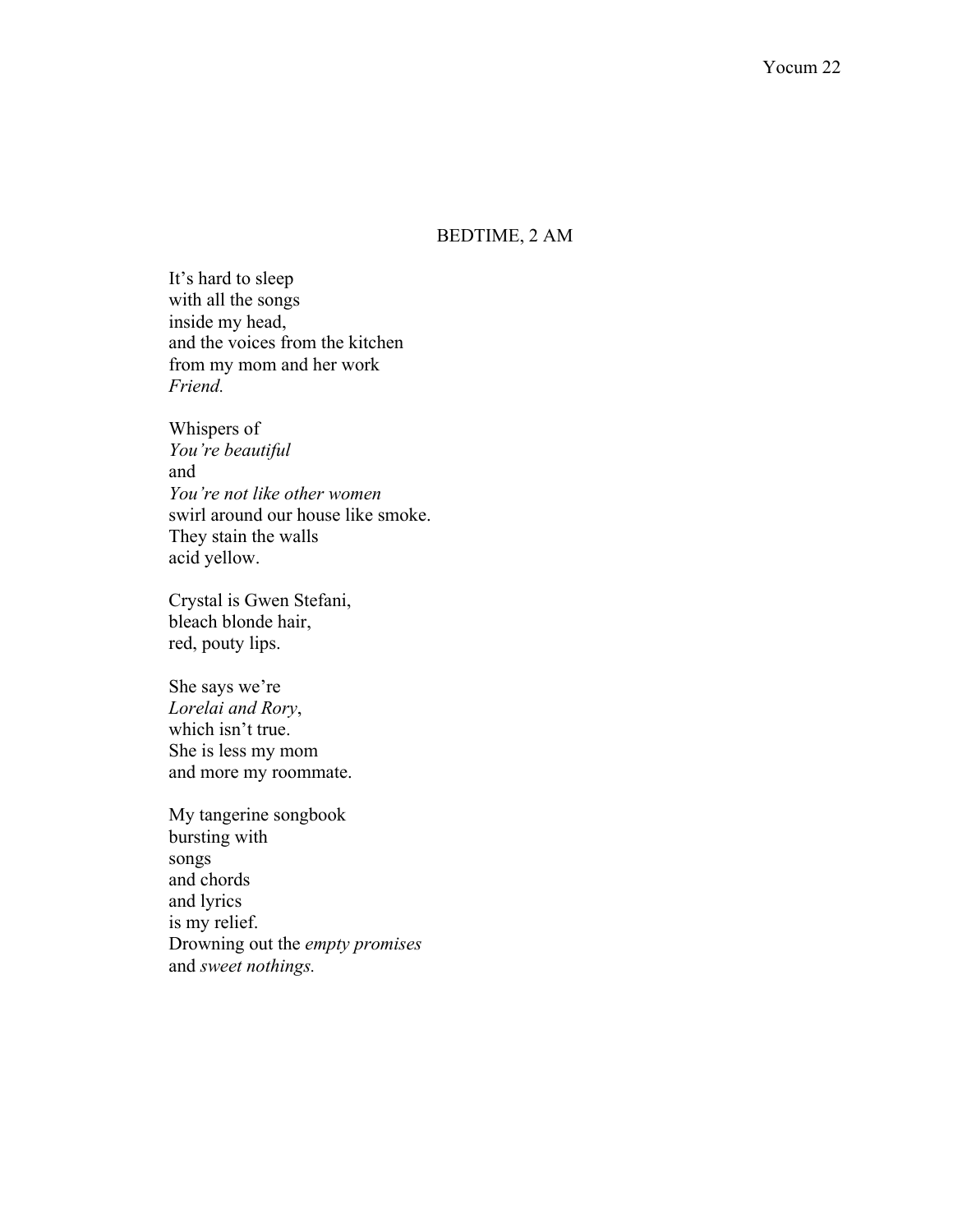### AUGUST 29: CALL ME

After pages of Hamlet, a plethora of Henry IV, I am struck by a tiny piece of paper, carefully folded into an origami envelope grazing my shoulder.

A glance behind me reveals Ruby, squirreled away in the corner a tower of books piled high on her desk like a rampart.

Ruby is queen of her castle, her auburn, chocolate hair twisted and braided into a perfect crown. She smiles at me with peach lips, nodding at the flawlessly folded letter.

I open the gift like a shaken can of pop and smooth the creases with the pad of my thumb. *Hey bandmate, let's rehearse tonight!*

I often pity myself for not being popular pretty perfect. I close myself to friends and opportunities. But She refuses my excuses. Reminds me to take a chance, to try even though I'm terrified.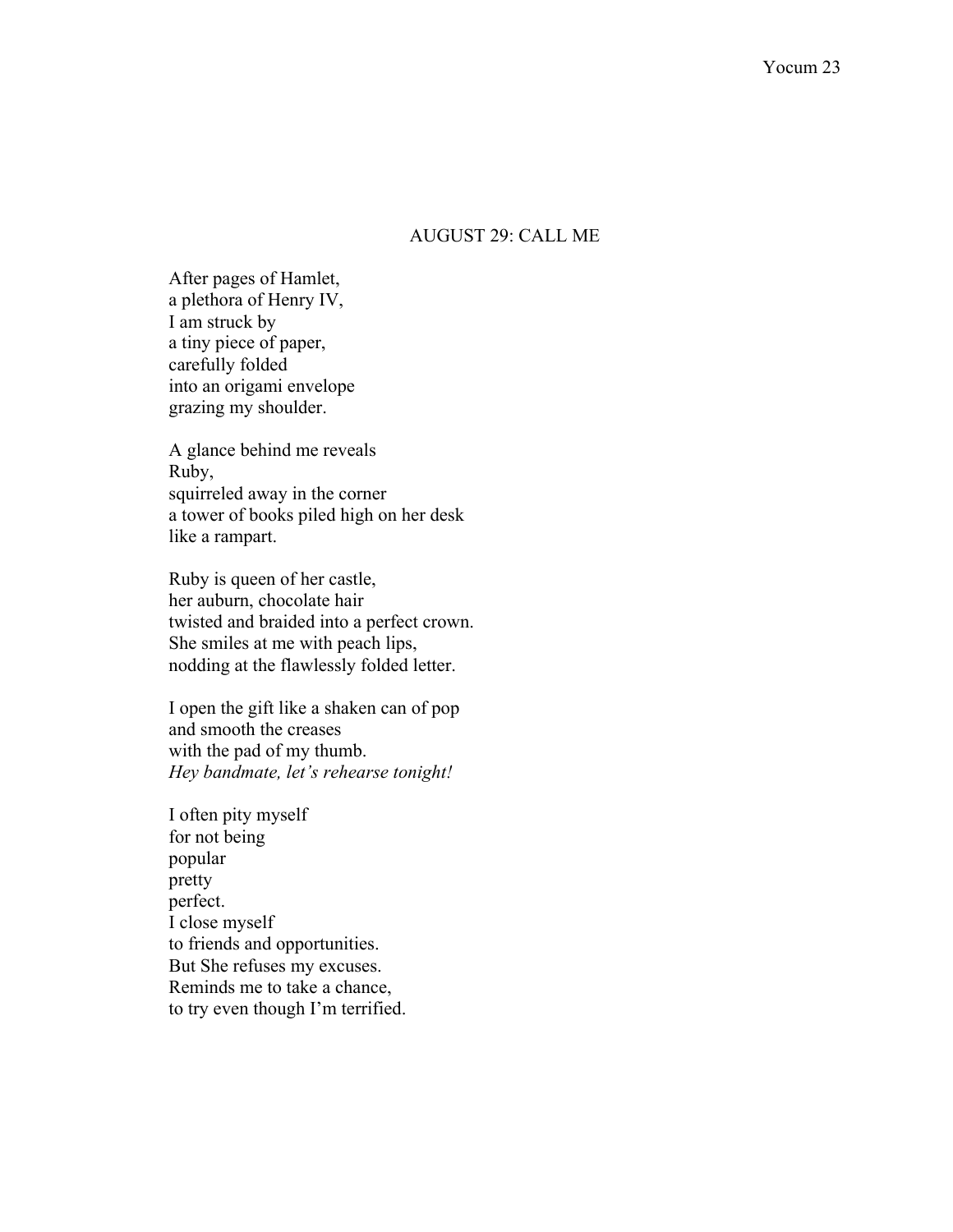# WHAT IS IT ABOUT…

RUBY The center of a raspberry truffle RUBY The point of an arrow RUBY The crescendo of a symphony RUBY The mist of the morning RUBY The clasp of a locket RUBY The flow of a fountain pen RUBY The crunch of an autumn leaf RUBY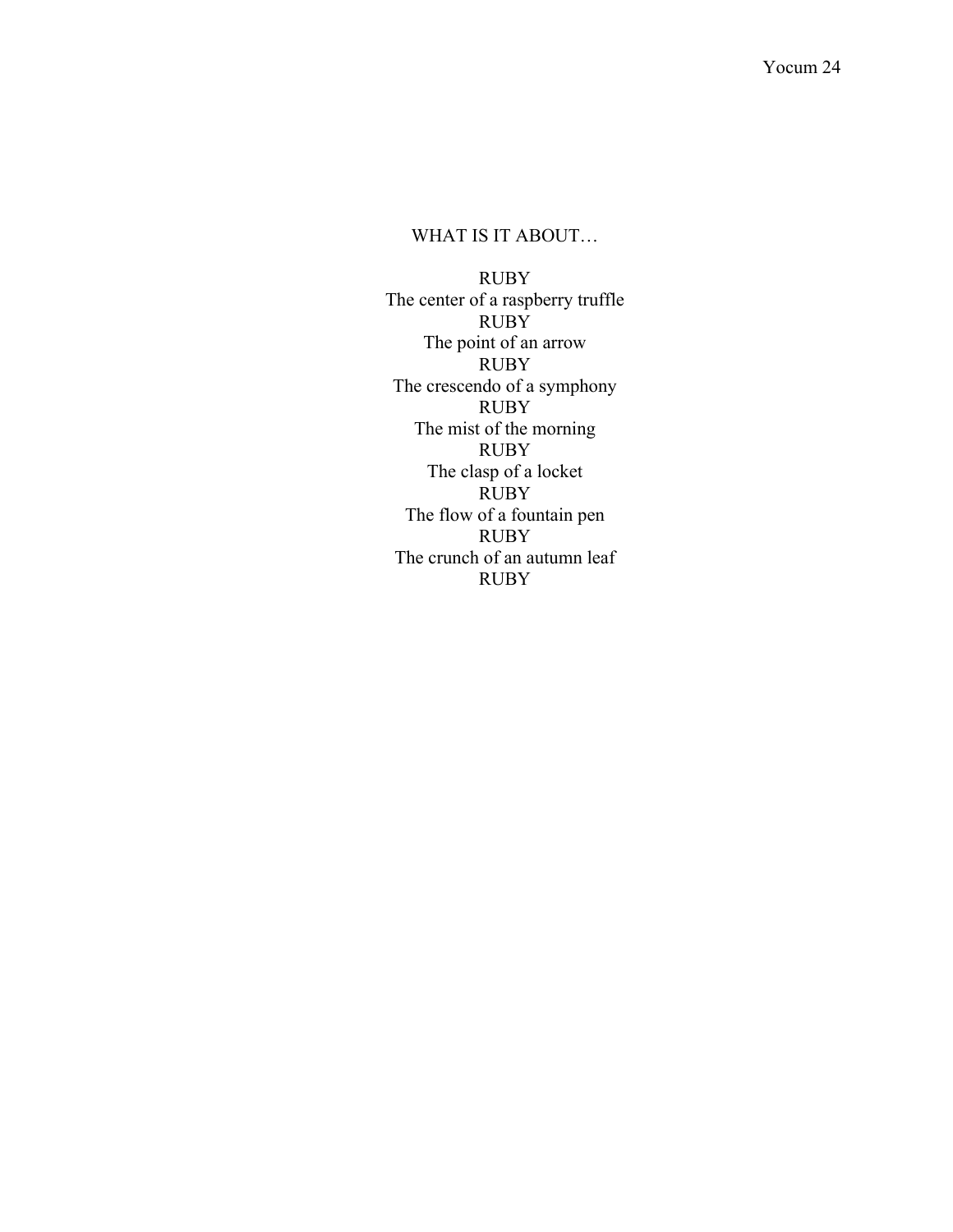## AFTER SCHOOL SPECIAL

Crystal doesn't like my music, says I'm *trying too hard*, says I'm *being too loud*, says I'm *getting too close* to her last taut nerve.

She threatened to kick me out, rehome me, put me up for adoption, cut my strings, destroy my songbook.

Is this how rockstars are made?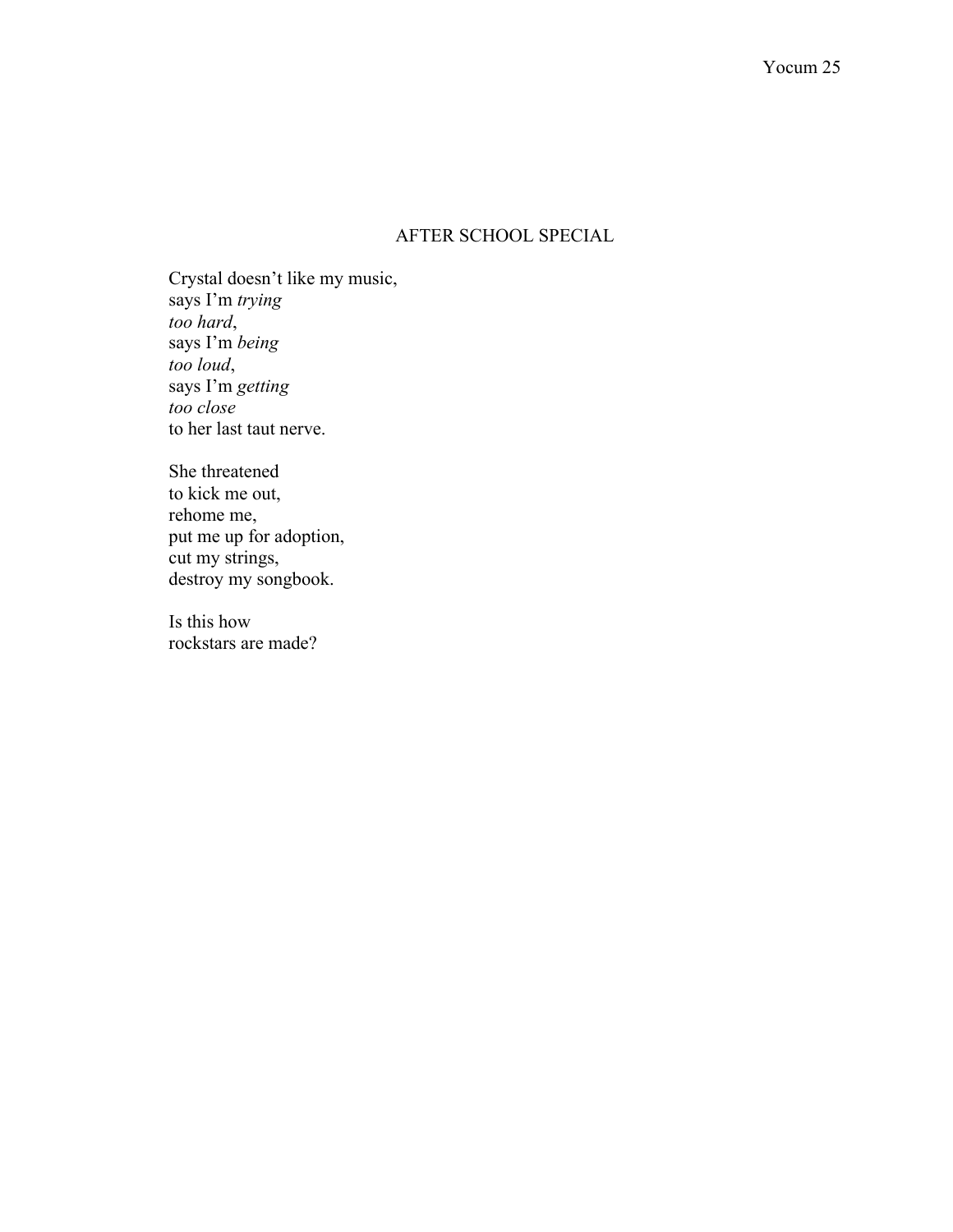### MY SONGBOOK

Full of hopes, dreams. Finished then forgotten. Started then stranded.

A clementine collection of the best and worst parts of me.

A trial and error, a sketch, an outline, a draft, an abstract.

Stickers of states and cities I've never visited cover its moleskin like tattoos on flesh, each marking a future memory. A proactive commemoration of who I will be.

My songbook is an extension of my hand, my brain my soul.

Full of hopes, dreams. Finished then forgotten. Started then stranded.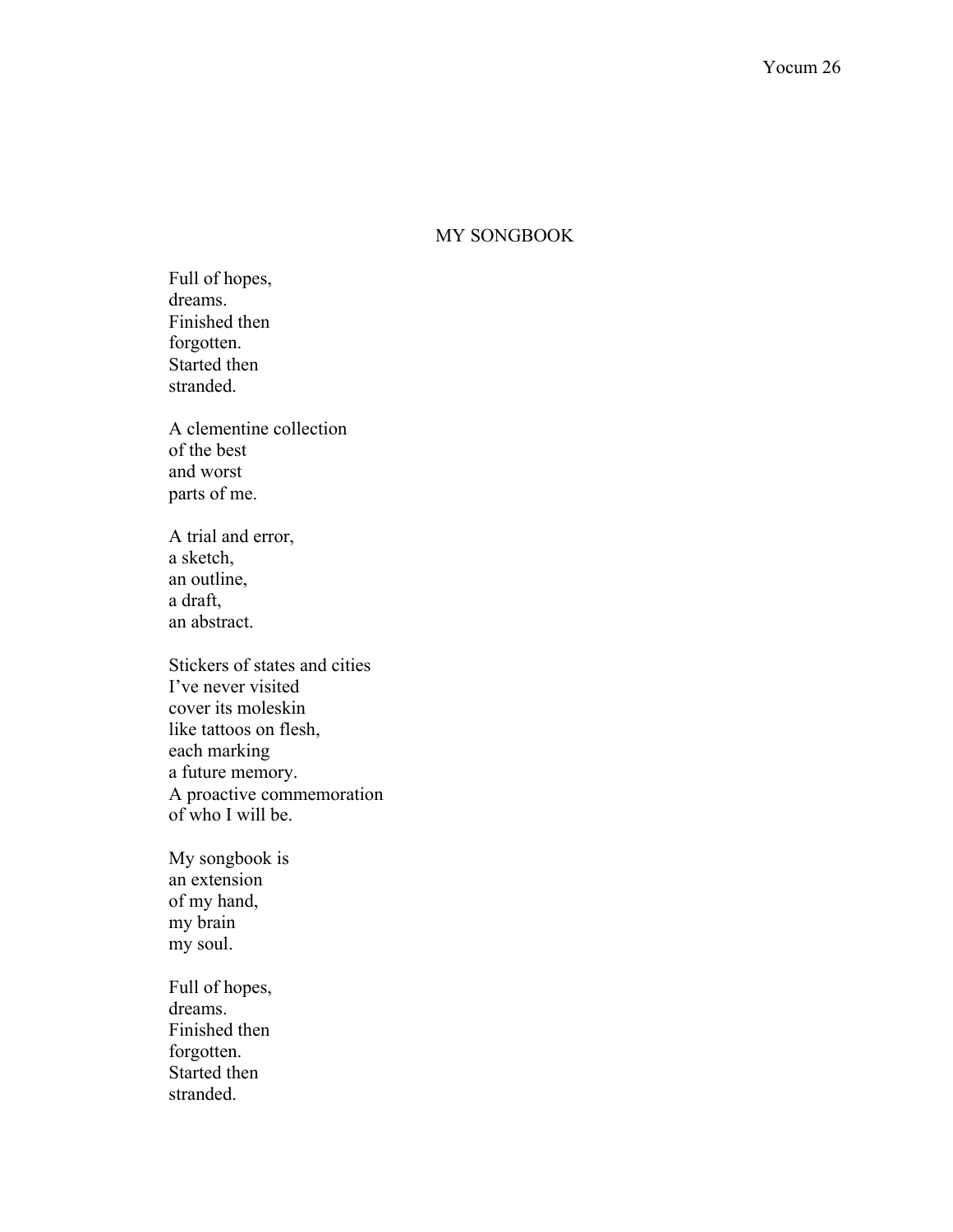## UNTITLED SONG: VERSION II

Verse I: The grass always looks greener when I'm covering my eyes. No matter how much I water I can't help but fantasize. I have everything I've asked for, everything and more, but I can't stop the fears that come banging on my door.

#### Chorus:

I'm scared that you will leave, and I'm scared I never will. I'm scared of not trying and then dying on this hill. I'm scared that you'll love me, and I'm scared that you won't. I'm scared you'll say "I do," and I'm scared I'll say "I don't."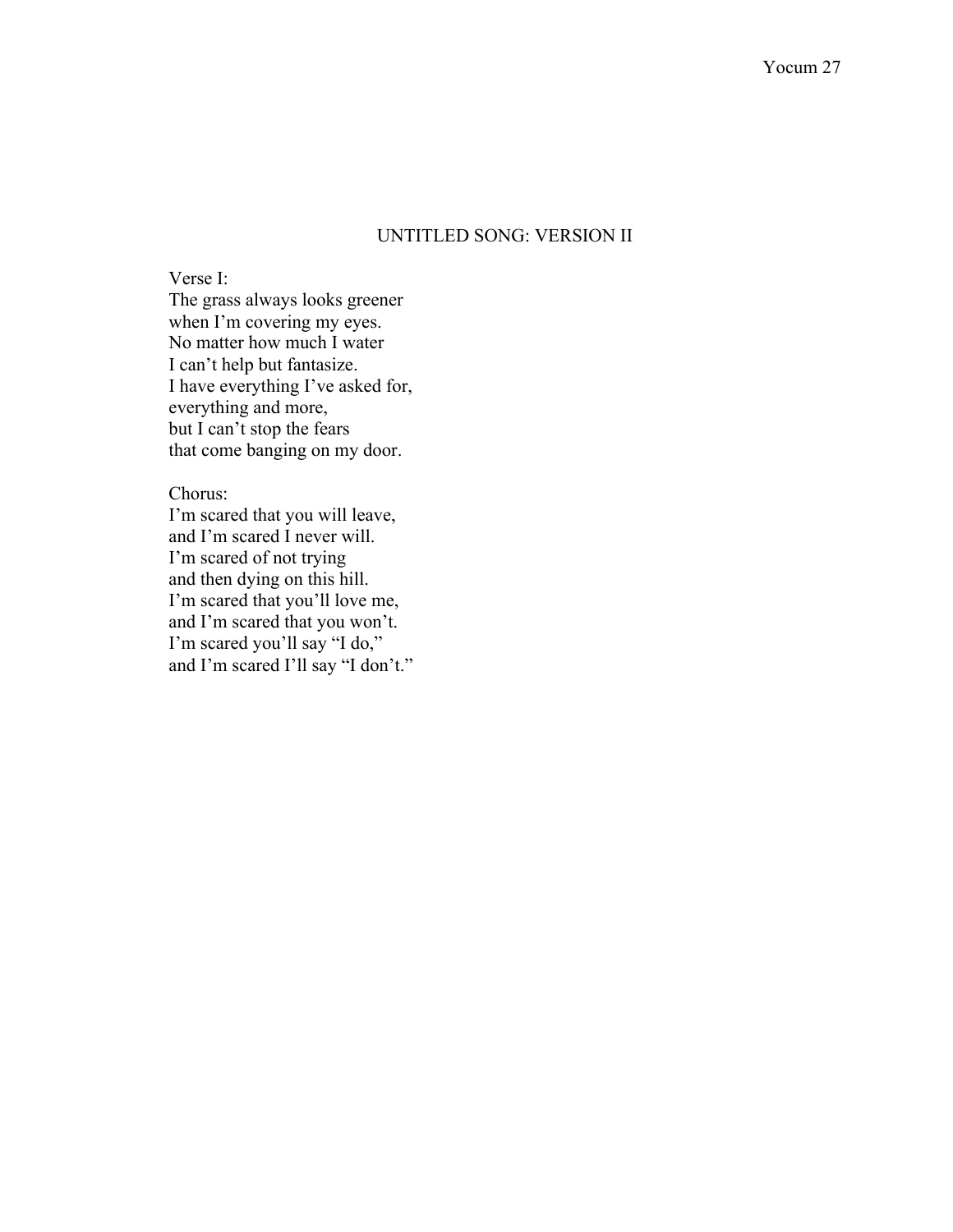### HELLO

My finger bounces from button to button. Wrong number! The dated, cream cord wraps itself around my finger, my arm like a boa constrictor. Wrong number! I steady my hand. I am a surgeon. No more: Wrong number! The phone trills like a drunk Tinkerbell. Ring! And Her voice fills my ears: *Willow! I'm so glad you called*, she lives just beyond the woods near my house. *We're so close. I'll be there soon.* Click!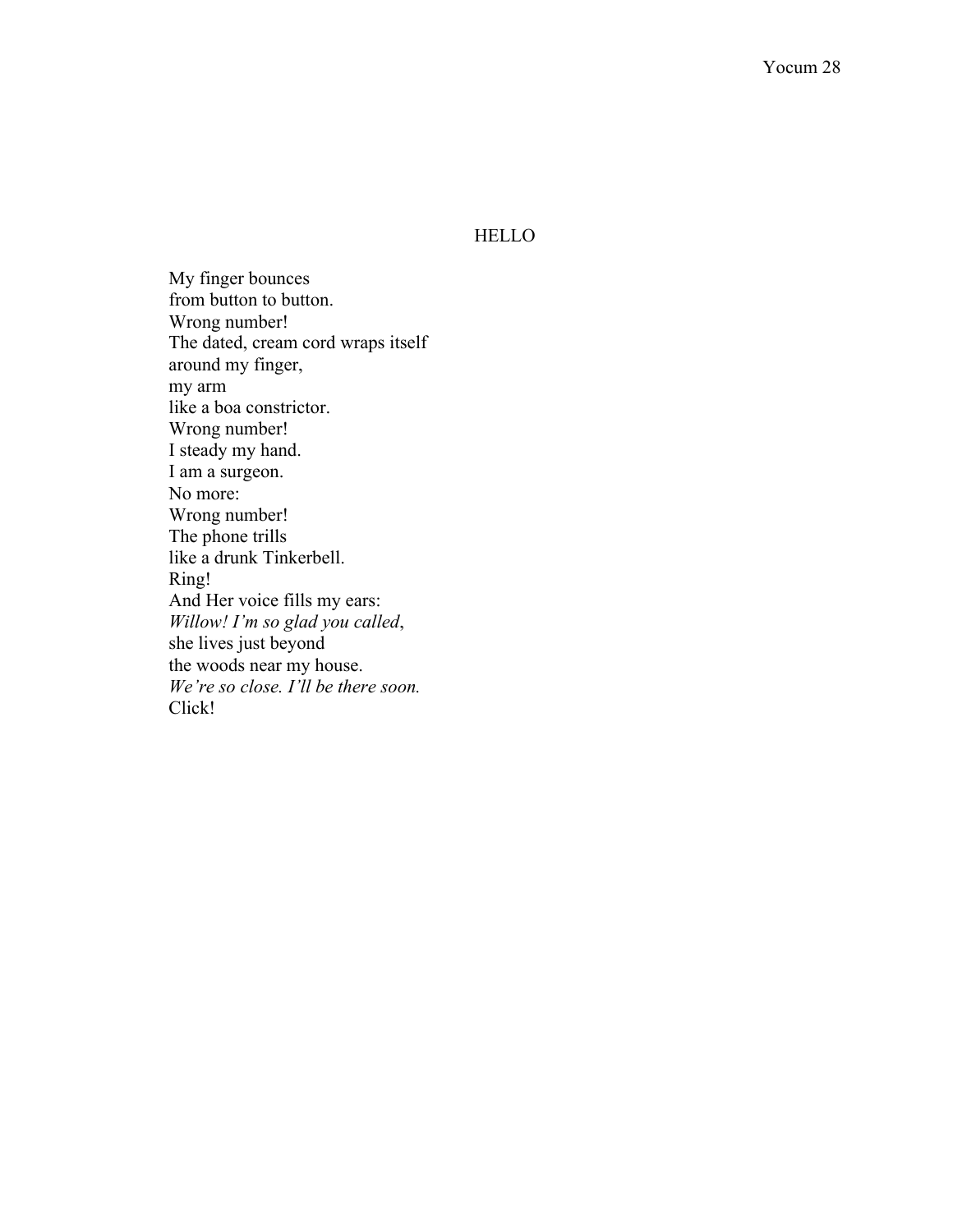### THE SONG-WRITING SESSIONS

My knees are shaking. Not *you make my knees weak*, shaking. More vibrating more like *a wooden rollercoaster*, shaking.

What am I supposed to do for a guest? Clean? Cook?

The time trudges by. *3:00. 3:30. 4:00.* Crystal won't be home for hours and hours.

Anxiety hums through my body, like a spin cycle, interrupted by the faint *rap rap rap* on my front door.

Through the foggy glass, through the off-white doily, lace curtains, stands Ruby, her terracotta hair shining like a sunset kissing the ocean.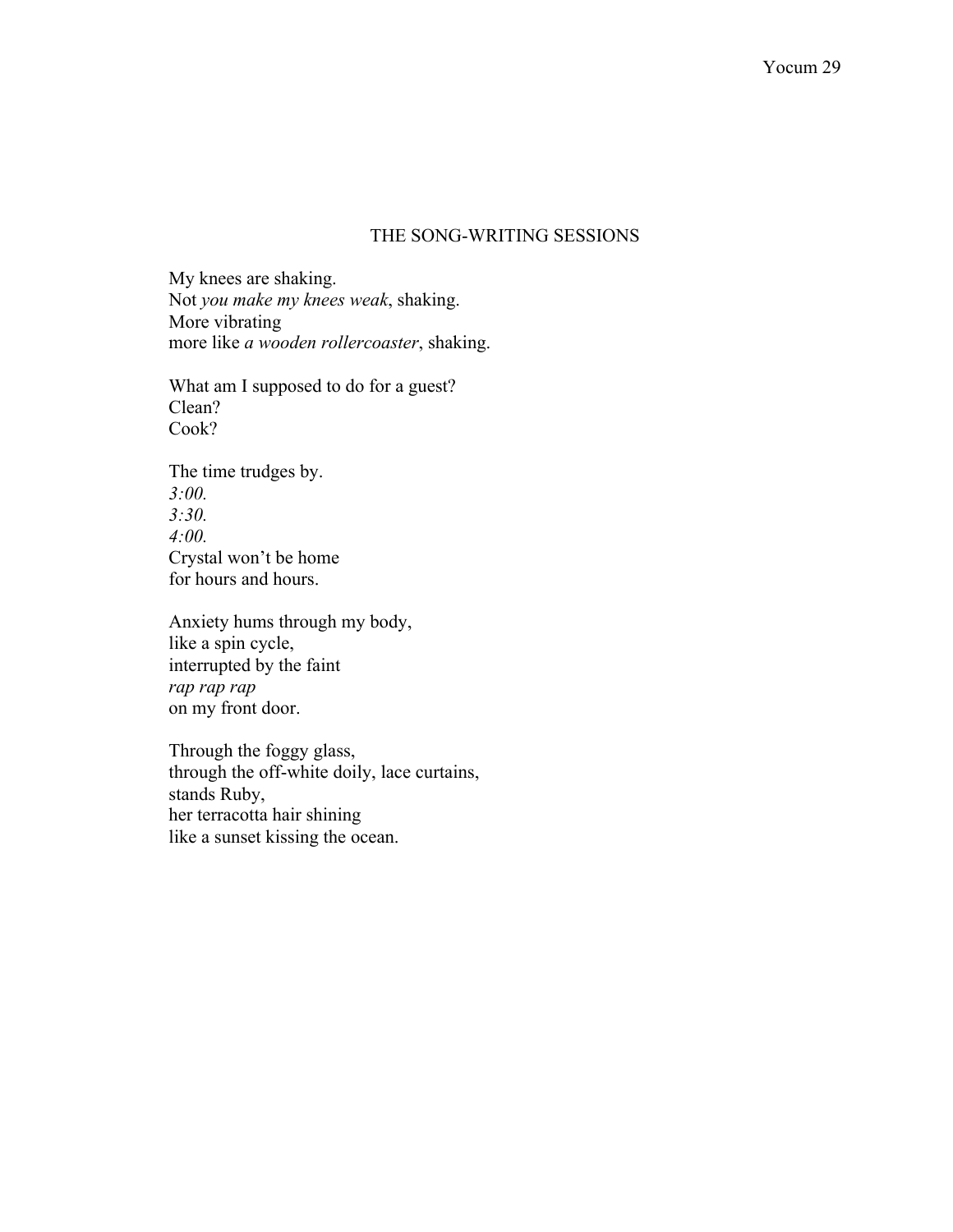## CRIMSON & CLOVER: FORMERLY KNOWN AS RUBY & WILLOW

*It's clever, don't you think?* A nod to the past, a band name that puts our names together.

*My parents are in a cover band, hence the old music references.* We are more alike than I knew, goosebumps erupt all over.

*Sometimes I feel out of place here—do you?* Like a mind reader, extracting information effortlessly.

*I'm never sure what's more important—being comfortable or being myself.* My brain whirs and whistles searching for a response.

*Would you show me any of the songs you've been working on?* I pause like a freeze frame, nothing I've written is finished.

*It doesn't have to be finished to be good.*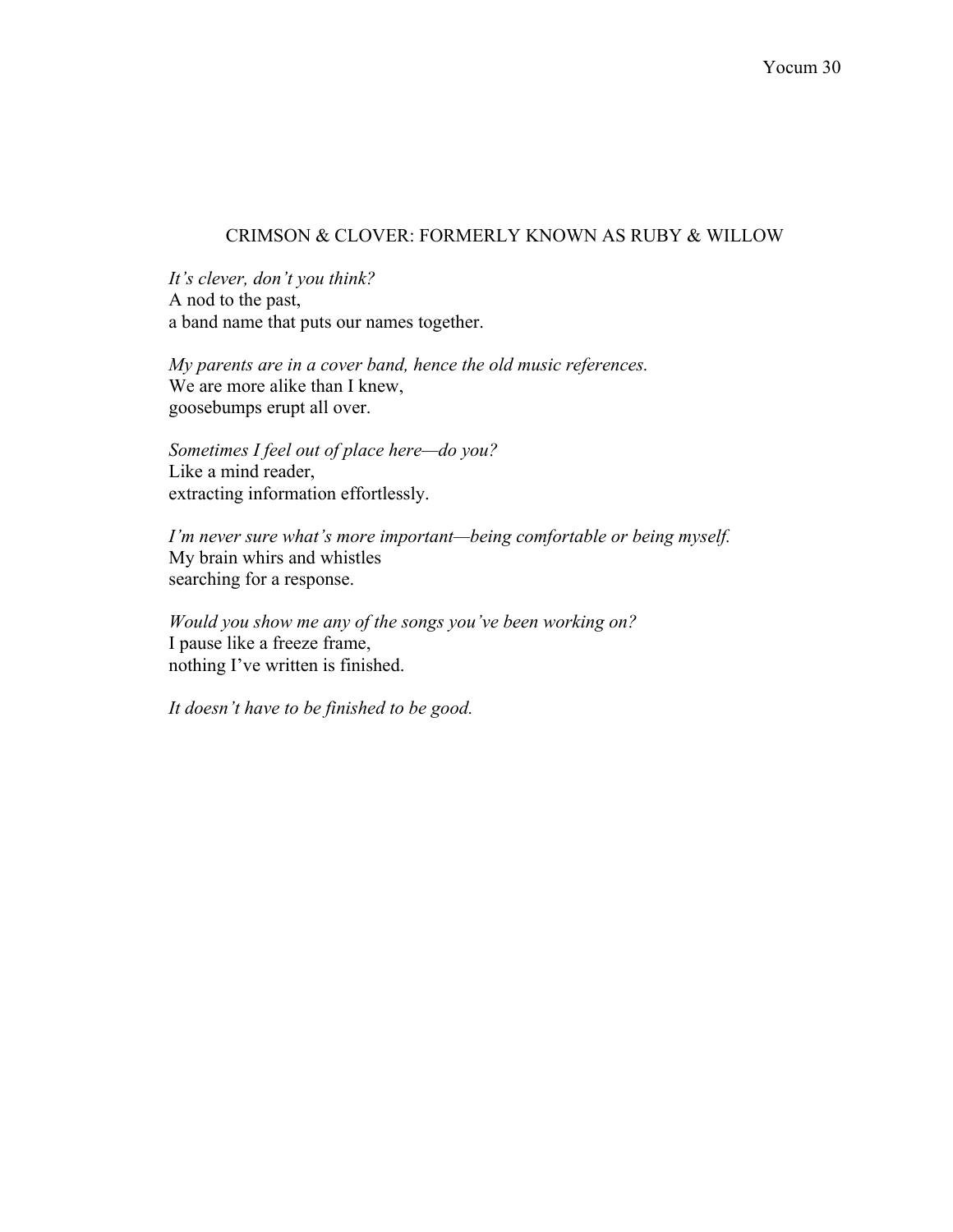### DISCLOSURE

Her unblinking eyes encourage me. The blood orange, sticker-slathered songbook wiggles out from under my pillow, nestles into my arms.

I've never shown anyone my songs, and I never thought I would, until I was famous.

Her smile nudges me, lets me know that She, a stranger, wants to know my music, wants to know me, wants to make music with me.

I flip through pages of half-finished lyrics, lines and titles spill from my lips. The butterfly wings of Her lashes flutter, following my mouth.

*You're a poet,*  Her words coat my ears in honey. *I'm not.* But maybe if Ruby thinks I am, then I am.

*I think we can win.* And so do I.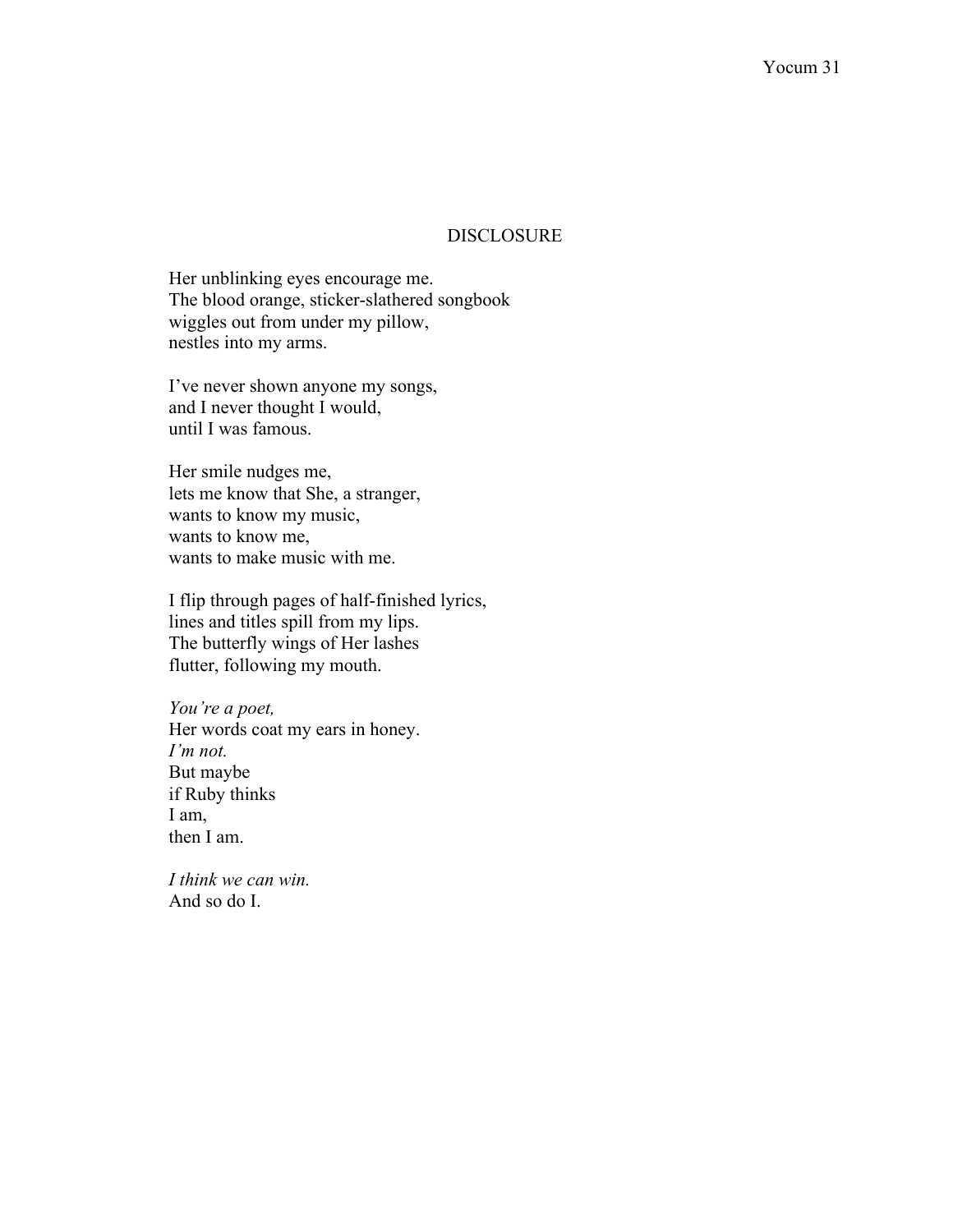### BEST FRIENDS, RIGHT?

I thrive in comfort, never seeking change. I strive for safety, knowing who I am. But these new feelings bubble, they are strange, The lion hears the whispers of the lamb. I have not seen or known successful love, My heart plays tug-of-war, but hasn't won, I look for answers here and from above, But what's occurring cannot be undone. Could it be real? Or dream? A fantasy? I cannot say it's ever crossed my mind. Is it too late for truth to set me free? Have I simply fallen too far behind?

 I've tried to clear the ceaseless, complex blur, But one thing that remains are thoughts of Her.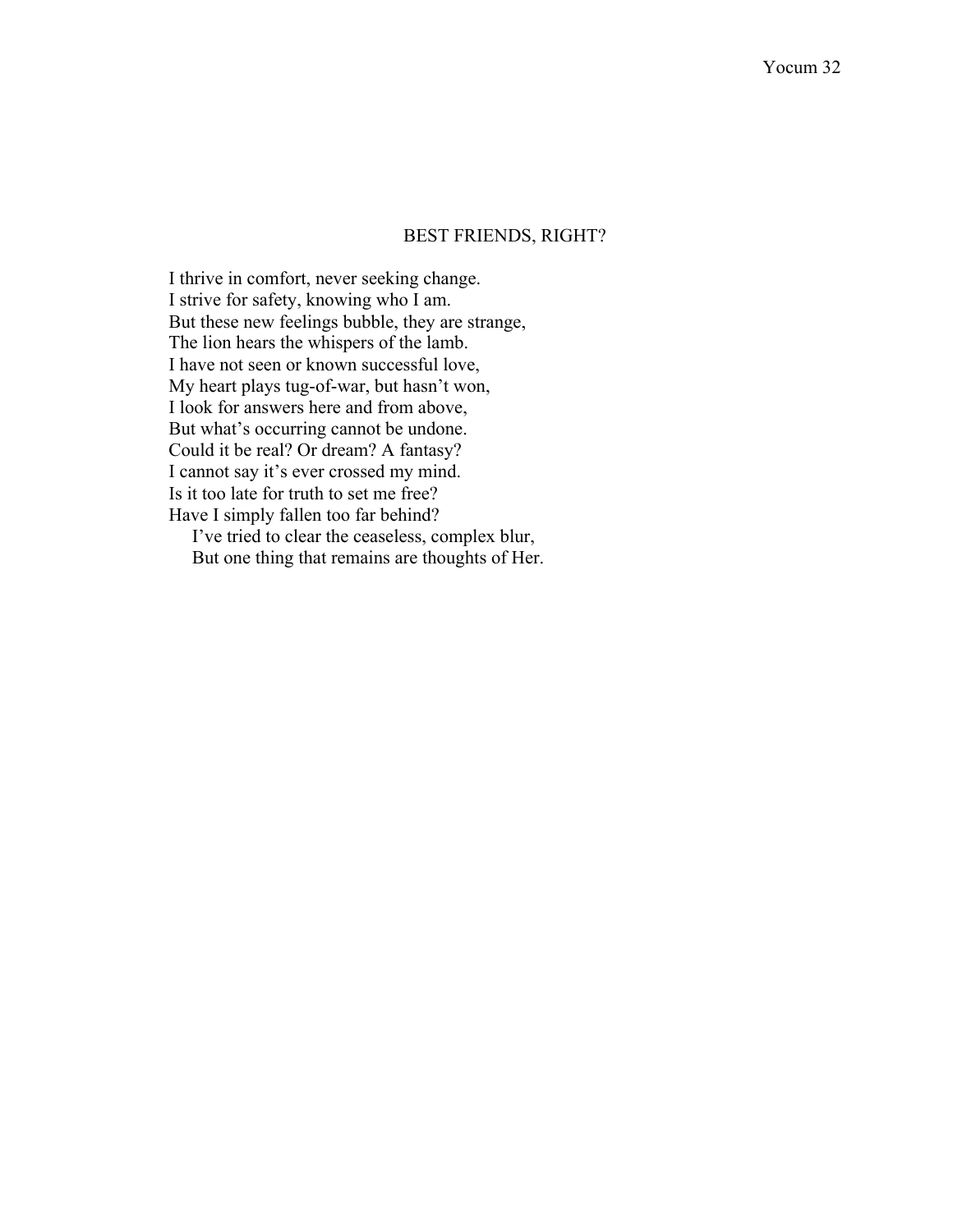### UNTITLED SONG: VERSION III

Verse I: The grass always looks greener when I'm covering my eyes. No matter how much I water I can't help but fantasize. I have everything I've asked for, everything and more, but I can't stop the fears that come banging on my door.

#### Chorus:

I'm scared that you will leave, and I'm scared I never will. I'm scared of not trying and then dying on this hill. I'm scared that you'll love me, and I'm scared that you won't. I'm scared you'll say "I do," and I'm scared I'll say "I don't."

#### Verse II:

What have I missed out on? And what have I kept you from? I can't be the reason you stay but still feel numb. I'm tending to our garden, the weeds are out of sight. They say look out for red flags, but I see in black and white.

#### Chorus:

I'm scared that you will leave, and I'm scared I never will. I'm scared of not trying and then dying on this hill. I'm scared that you'll love me, and I'm scared that you won't. I'm scared you'll say "I do,"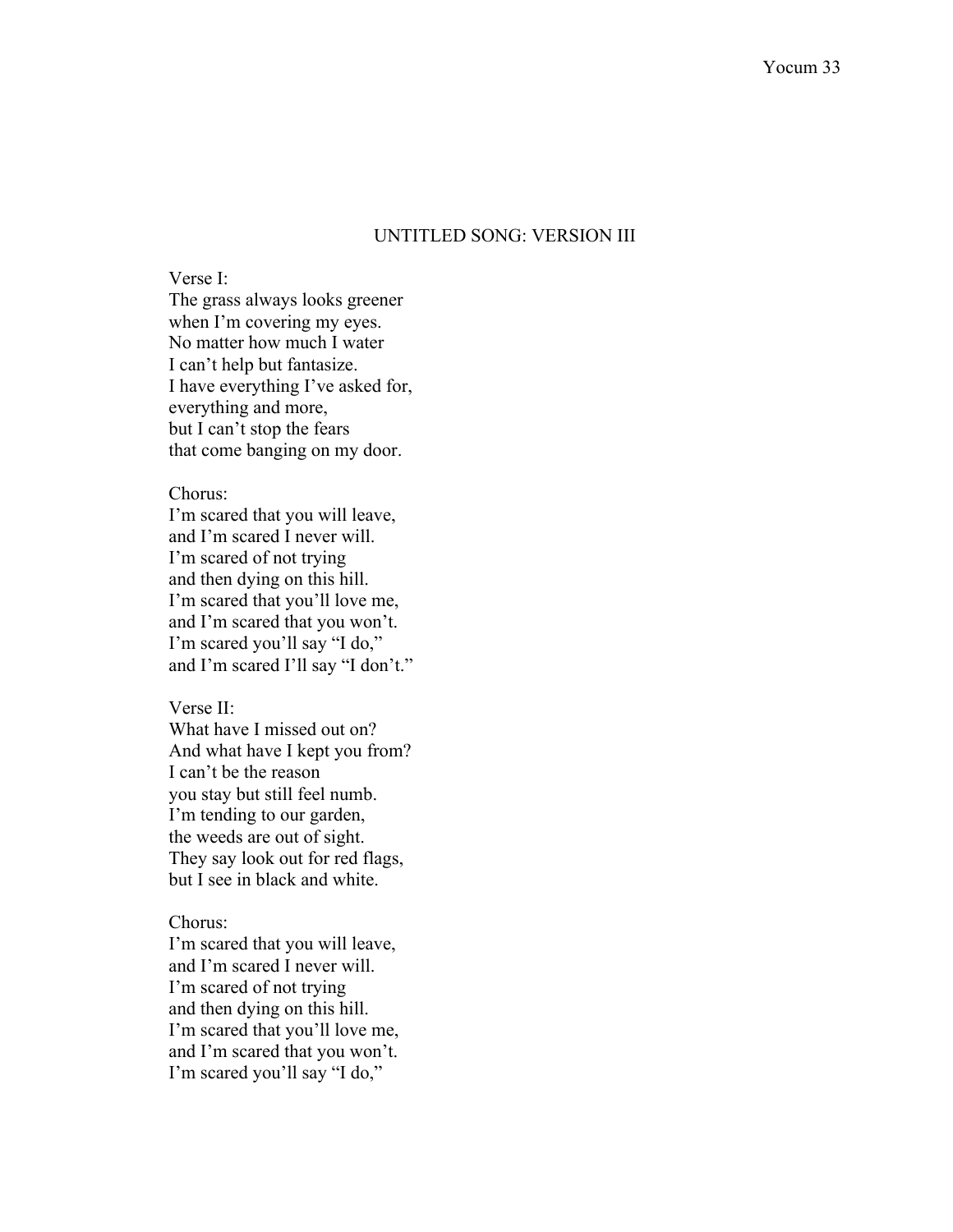And I'm scared I'll say "I don't."